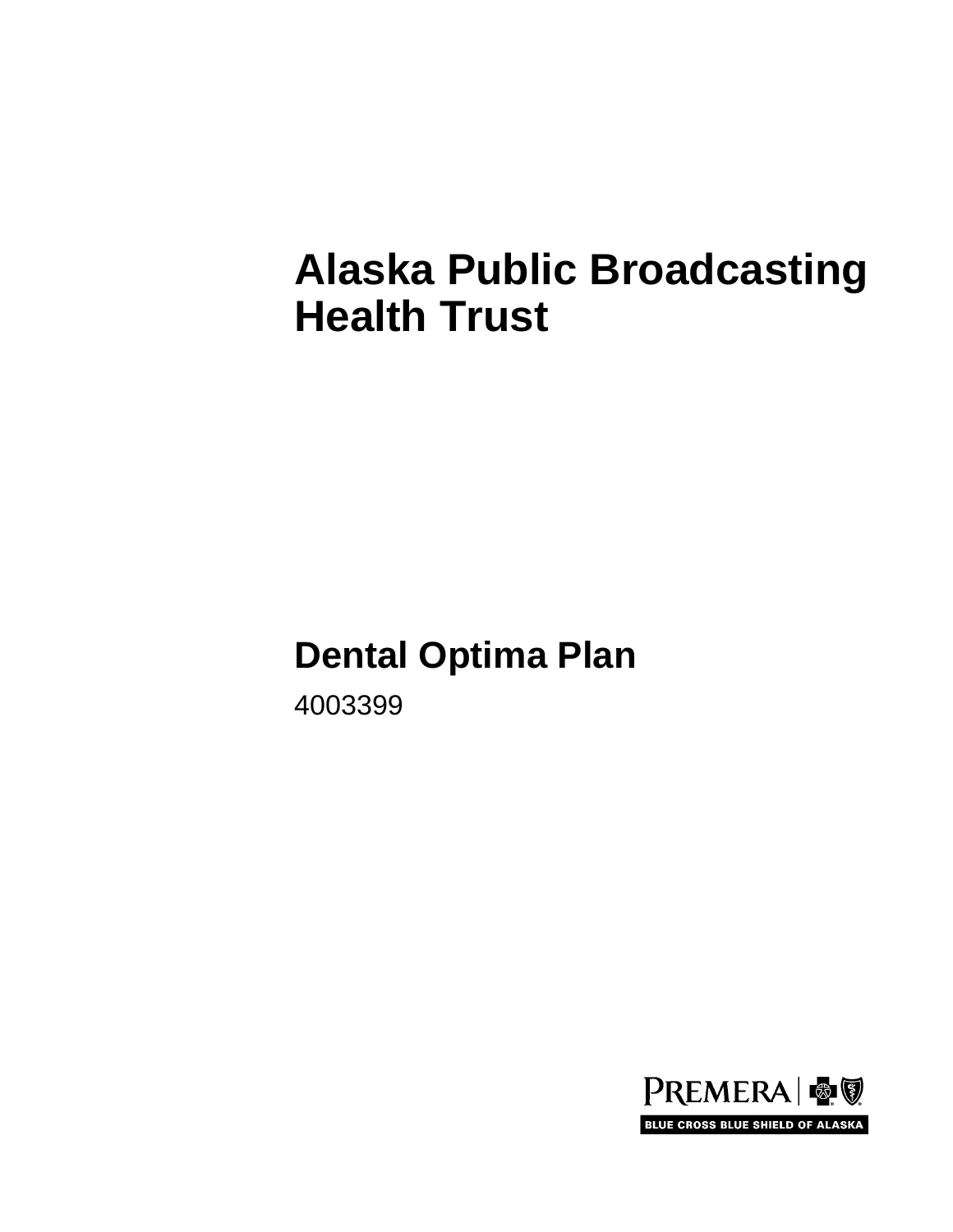# **HOW TO CONTACT US**

Please call or write our Customer Service staff for help with the following:

- Questions about the benefits of this plan
- Questions about your claims
- Questions or complaints about care or services you receive
- Change of address or other personal information

#### **CUSTOMER SERVICE**

**Mailing Address**: Premera Blue Cross Blue Shield of Alaska

**For Claims Only** P.O. Box 91059 Seattle, WA 98111-9159

**Telephone Numbers:**

Local and toll-free number: 1-800-508-4722 (TTY 711)

**Physical Address**: Premera Blue Cross Blue Shield of Alaska 3800 Centerpoint Dr., Suite 940 Anchorage, AK 99503-5825

#### **Online information about this dental care plan is at your fingertips whenever you need it**

You'll find answers to most of your questions about this plan in this benefit booklet. You also can explore our website at **www.premera.com** anytime you want to:

- Learn more about how to use this plan
- Locate a dental care provider near you
- Get details about the types of expenses you're responsible for and this plan's benefit maximums
- Check the status of your claims
- Visit our health-information resource to gain knowledge about diseases, illnesses, medications, treatments, nutrition, fitness and many other health topics

You also can call our Customer Service staff at the numbers listed above. We're happy to answer your questions and appreciate any comments you want to share. In addition, you can get benefit, eligibility and claim information through our Interactive Voice Response system when you call Customer Service.

| Group Name:              | Alaska Public Broadcasting Health Trust |
|--------------------------|-----------------------------------------|
| <b>Effective Date:</b>   | January 1, 2022                         |
| Group Number:            | 4003399                                 |
| Plan:                    | Alaska Dental Optima                    |
| Certificate Form Number: | 40033990122DA                           |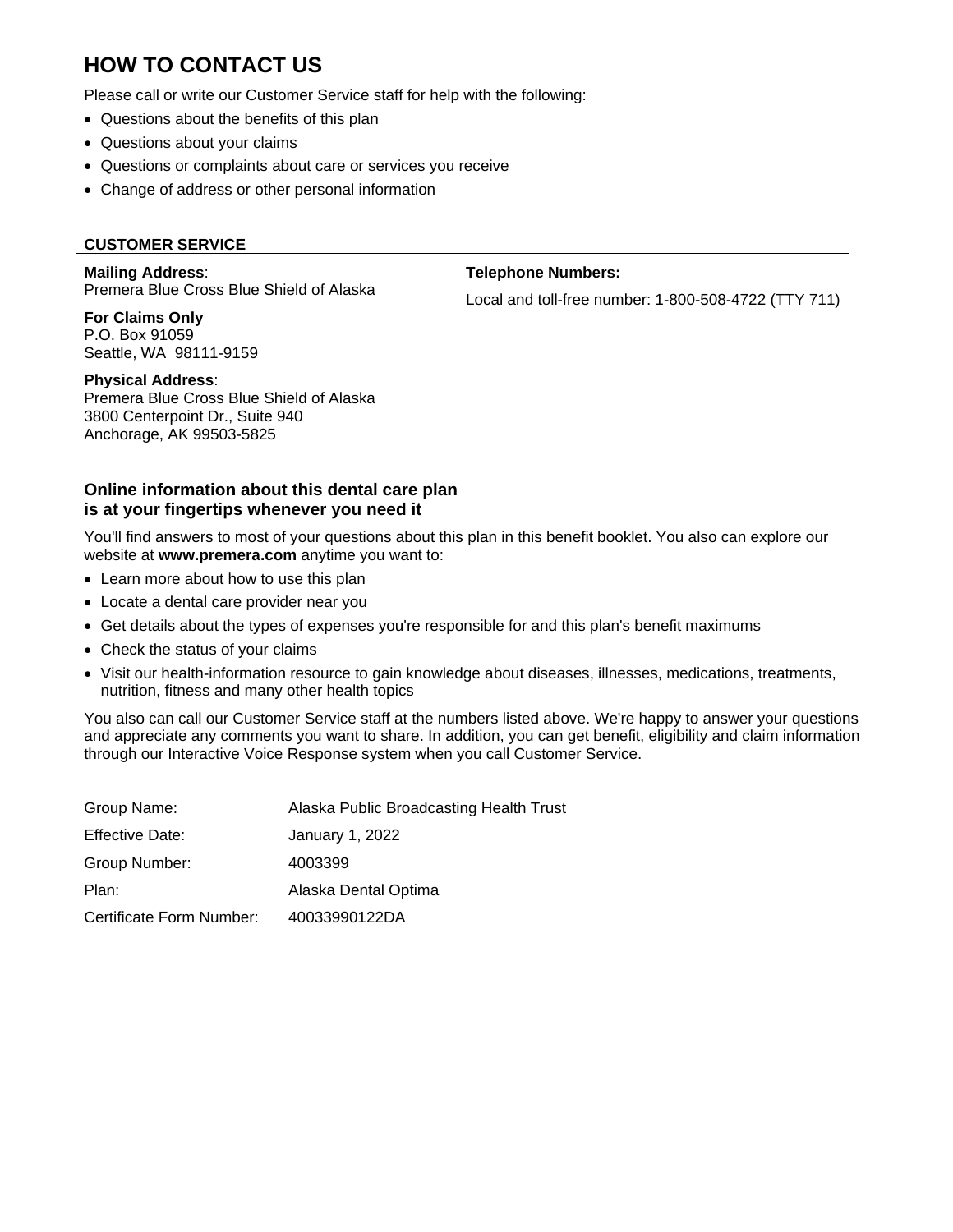#### Discrimination is Against the Law

Premera Blue Cross Blue Shield of Alaska (Premera) complies with applicable Federal civil rights laws and does not discriminate on the basis of race, color, national origin, age, disability, sex, gender identity, or sexual orientation. Premera does not exclude people or treat them differently because of race, color, national origin, age, disability, sex, gender identity, or sexual orientation. Premera provides free aids and services to people with disabilities to communicate effectively with us, such as qualified sign language interpreters and written information in other formats (large print, audio, accessible electronic formats, other formats). Premera provides free language services to people whose primary language is not English, such as qualified interpreters and information written in other languages. If you need these services, contact the Civil Rights Coordinator. If you believe that Premera has failed to provide these services or discriminated in another way on the basis of race, color, national origin, age, disability, sex, gender identity, or sexual orientation, you can file a grievance with: Civil Rights Coordinator - Complaints and Appeals, PO Box 91102, Seattle, WA 98111, Toll free: 855-332-4535, Fax: 425-918-5592, TTY: 711, Email AppealsDepartmentInquiries@Premera.com. You can file a grievance in person or by mail, fax, or email. If you need help filing a grievance, the Civil Rights Coordinator is available to help you. You can also file a civil rights complaint with the U.S. Department of Health and Human Services, Office for Civil Rights, electronically through the Office for Civil Rights Complaint Portal, available at https://ocrportal.hhs.gov/ocr/portal/lobby.jsf, or by mail or phone at: U.S. Department of Health and Human Services, 200 Independence Ave SW, Room 509F, HHH Building, Washington, D.C. 20201, 1-800-368-1019, 800-537-7697 (TDD). Complaint forms are available at http://www.hhs.gov/ocr/office/file/index.html.

#### Language Assistance

PAUNAWA: Kung nagsasalita ka ng Tagalog, maaari kang gumamit ng mga serbisyo ng tulong sa wika nang walang bayad. Tumawag sa 800-508-4722 (TTY: 711). ATENCIÓN: si habla español, tiene a su disposición servicios gratuitos de asistencia lingüística. Llame al 800-508-4722 (TTY: 711). 주의: 한국어를 사용하시는 경우, 언어 지원 서비스를 무료로 이용하실 수 있습니다. 800-508-4722 (TTY: 711) 번으로 전화해 주십시오. LUS CEEV: Yog tias koj hais lus Hmoob, cov kev pab txog lus, muaj kev pab dawb rau koj. Hu rau 800-508-4722 (TTY: 711). ВНИМАНИЕ: Если вы говорите на русском языке, то вам доступны бесплатные услуги перевода. Звоните 800-508-4722 (телетайп: 711). 注意:如果您使用繁體中文,您可以免費獲得語言援助服務。請致電 800-508-4722 (TTY:711) 。 MO LOU SILAFIA: Afai e te tautala Gagana fa'a Sāmoa, o loo iai auaunaga fesoasoan, e fai fua e leai se totogi, mo oe, Telefoni mai: 800-508-4722 (TTY: 711). <u> ໂປດຊາບ</u>: ຖ້າວ່າ ທ່ານເວົ້າພາສາ ລາວ, ການບໍລິການຊ່ວຍເຫຼືອດ້ານພາສາ, ໂດຍບໍ່ເສັງຄາ, ແມ່ນມືພັອມໃຫ້ທ່ານ. ໂທຣ 800-508-4722 (TTY: 711). 注意事項:日本語を話される場合、無料の言語支援をご利用いただけます。800-508-4722 (TTY:711) まで、お電話にてご連絡ください。 PAKDAAR: Nu saritaem ti Ilocano, ti serbisyo para ti baddang ti lengguahe nga awanan bayadna, ket sidadaan para kenyam. Awagan ti 800-508-4722 (TTY: 711). CHÚ Ý: Nếu ban nói Tiếng Việt, có các dịch vụ hỗ trợ ngôn ngữ miễn phí dành cho ban. Gọi số 800-508-4722 (TTY: 711). УВАГА! Якщо ви розмовляєте українською мовою, ви можете звернутися до безкоштовної служби мовної підтримки.

Телефонуйте за номером 800-508-4722 (телетайп: 711).

<u>เรียน</u>: ถ้าคุณพูดภาษาไทยคุณสามารถใช้บริการช่วยเหลือทางภาษาได้ฟรี โทร 800-508-4722 (TTY: 711).

ACHTUNG: Wenn Sie Deutsch sprechen, stehen Ihnen kostenlos sprachliche Hilfsdienstleistungen zur Verfügung. Rufnummer: 800-508-4722 (TTY: 711). UWAGA: Jeżeli mówisz po polsku, możesz skorzystać z bezpłatnej pomocy językowej. Zadzwoń pod numer 800-508-4722 (TTY: 711).

ملحوظة: إذا كنت تتحدث اذكر اللغة، فإن خدمات المساعدة اللغوية تتوافر لك بالمجان. اتصل برقم 4722-508-800 (رقم هاتف الصم والبكم: 711). ATANSYON: Si w pale Kreyol Ayisyen, gen sevis ed pou lang ki disponib gratis pou ou. Rele 800-508-4722 (TTY: 711).

ATTENTION: Si vous parlez français, des services d'aide linguistique vous sont proposés gratuitement. Appelez le 800-508-4722 (ATS: 711). ATENÇÃO: Se fala português, encontram-se disponíveis serviços linguísticos, grátis. Ligue para 800-508-4722 (TTY: 711).

ATTENZIONE: In caso la lingua parlata sia l'italiano, sono disponibili servizi di assistenza linguistica gratuiti. Chiamare il numero 800-508-4722 (TTY: 711). **توجه:** اگر به زبان فارسی گفتگو می کنید، تسهیلات زبانی بصورت رایگان برای شما فراهم می باشد. با (711/ 717) 472-008-800 تماس بگیرید.

037379 (07-01-2021)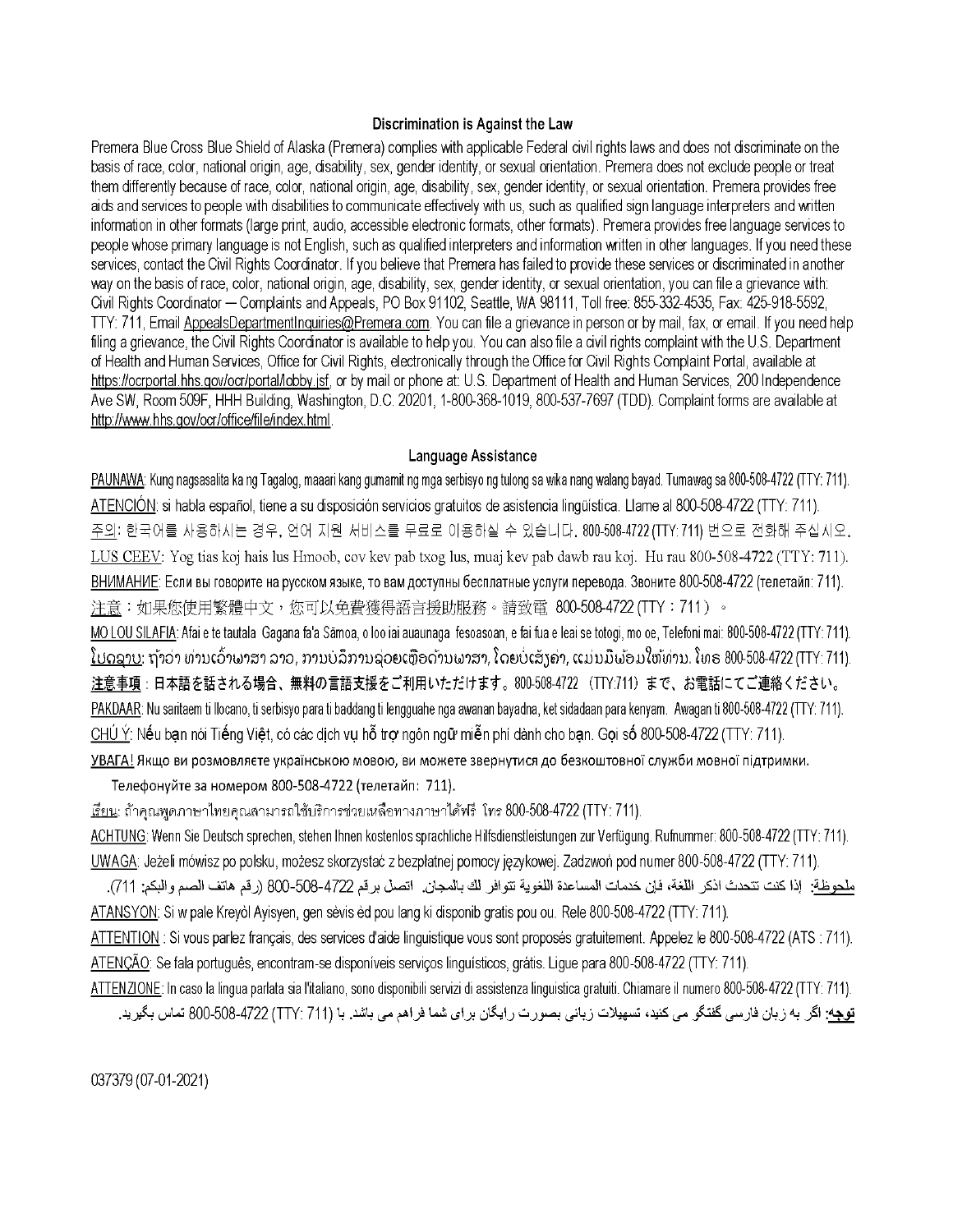# **TABLE OF CONTENTS**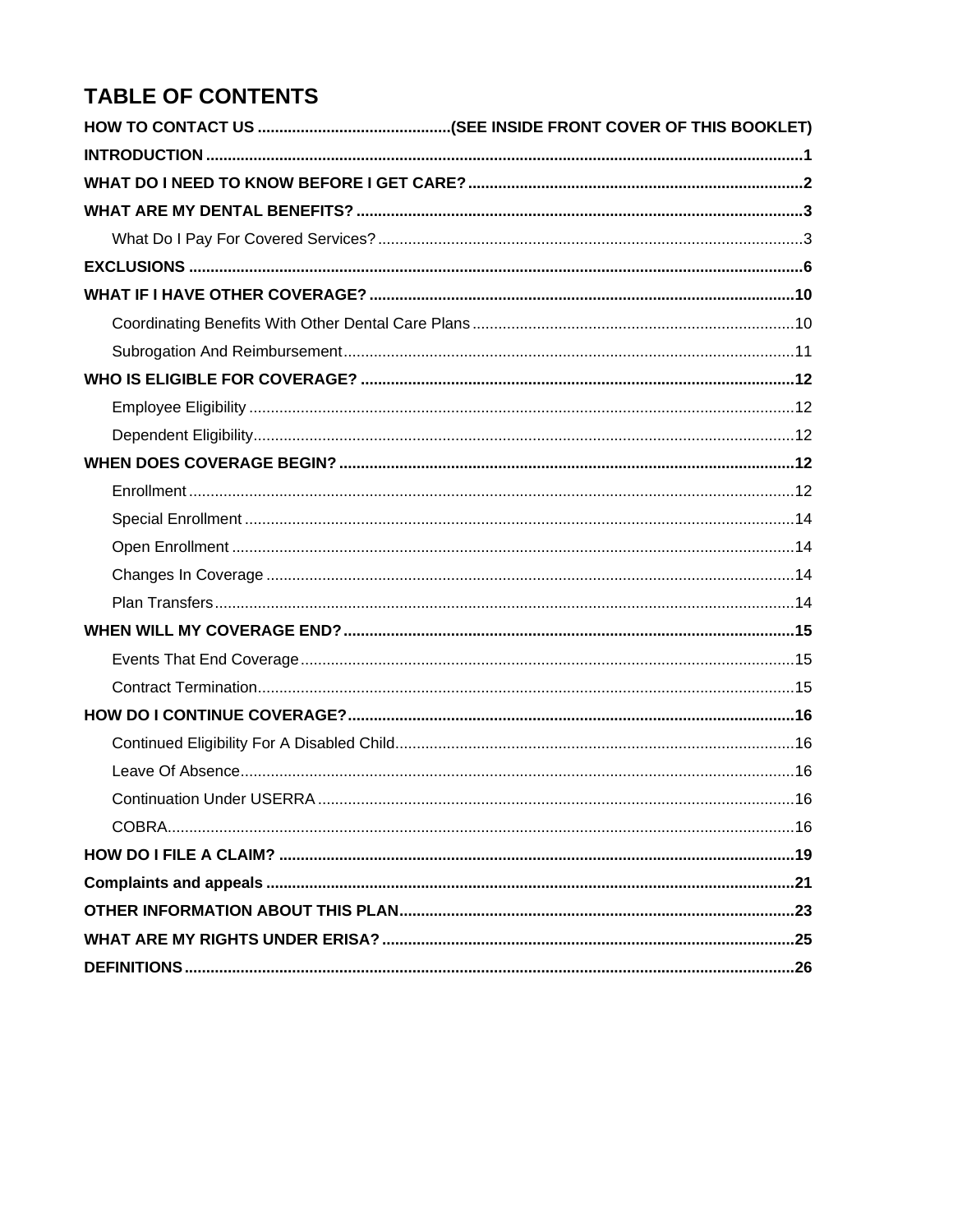# <span id="page-4-0"></span>**INTRODUCTION**

This benefit booklet is for members of Premera Blue Cross Blue Shield of Alaska, an Independent Licensee of the Blue Cross Blue Shield Association. This booklet describes the benefits of this plan and replaces any other benefit booklet you may have received.

The benefits, limitations, exclusions and other coverage provisions described on the following pages are subject to the terms and conditions of the contract we've issued to the Group. The "Group" is the firm, corporation, partnership or association of employers that contracts with us. This booklet is a part of the complete contract, which is on file in the Group's office and at the headquarters of Premera Blue Cross Blue Shield of Alaska.

# **HOW TO USE THIS BOOKLET**

We realize that using a dental care plan can seem complicated, so we've prepared this booklet to help you understand how to get the most out of your benefits. Please familiarize yourself with the Table of Contents, which lists sections that answer many frequently asked questions.

Every section in this booklet contains important information, but the following sections may be particularly useful to you.

- **HOW TO CONTACT US** our web site address, phone numbers, mailing addresses and other contact information conveniently located inside the front cover
- **WHAT DO I NEED TO KNOW BEFORE I GET CARE?** important information that helps you understand about the benefits of this plan
- **WHAT ARE MY BENEFITS?** what's covered under this plan
- **EXCLUSIONS** services that are either limited or not covered under this plan
- **WHO IS ELIGIBLE FOR COVERAGE?** eligibility requirements for this plan
- **HOW DO I FILE A CLAIM?** step-by-step instructions for claims submissions
- **COMPLAINTS AND APPEALS** addresses and processes to follow if you want to share ideas, ask questions, file a complaint or submit an appeal
- **DEFINITIONS** many terms that have specific meanings under this plan. Example: The terms "you" and "your" refer to members under this plan. The terms "we," "us" and "our" refer to Premera Blue Cross Blue Shield of Alaska in the state of Alaska.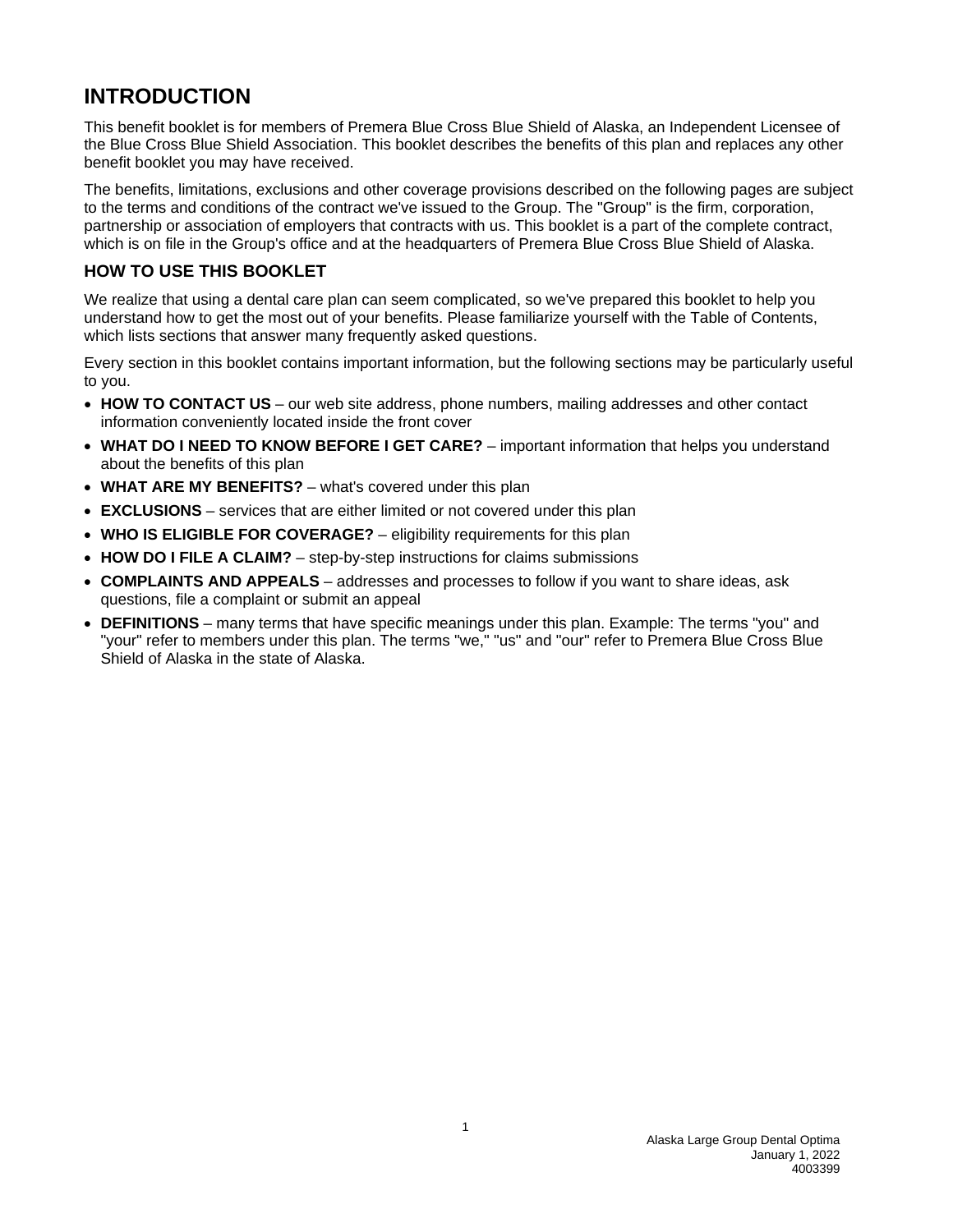# <span id="page-5-0"></span>**WHAT DO I NEED TO KNOW BEFORE I GET CARE?**

The covered services under this plan are classified as Diagnostic and Preventive, Basic, and Major. The lists of services that relate to each type are outlined in the following pages under "Description of Covered Services." These services are covered once all of the following requirements are met. It's important to understand all of these requirements so you can make the most of your dental benefits.

Benefits are available for the services described in this section that are furnished for a covered dental condition. "Covered dental condition" means a covered member's illness, injury or disease, or a dependent child's congenital malformation. Such services must meet all of the following requirements:

- They must be dentally necessary (see definition of "Dentally Necessary")
- They must not be excluded from coverage under this plan
- They must be furnished by a licensed dentist (D.M.D. or D.D.S.), except that they may also be furnished by a dental hygienist or other individual, performing within the scope of their license as allowed by law. These services must be rendered under the supervision and guidance of a dentist. (The above providers are called "dental care providers" in this booklet.)

# **ALTERNATIVE TREATMENT**

To determine benefits available under this plan, alternative procedures or services with different fees that are consistent with acceptable standards of dental practice in consultation with the attending dental provider are utilized. In all cases where there's an alternative course of treatment that is less costly, we'll only provide benefits for the treatment with the lesser fee. If you and your dental care provider choose a more costly treatment, you're responsible for the additional charges beyond those for the less costly alternative treatment.

# **ESTIMATE OF DENTAL BENEFITS**

An estimate of dental benefits verifies, for the dental care provider and you, your eligibility and benefits. Because we consider alternative treatment at the time we review the estimate, our review may result in a lower cost of treatment and additional services under this benefit. It may also clarify, before services are rendered, treatment that isn't covered in whole or in part. This can protect you from unexpected out-of-pocket expenses.

An estimate of benefits isn't required in order for you to receive your dental benefits. However, we suggest that your dental care provider submit an estimate to us for any proposed dental services you are concerned about your out-of-pocket expenses, before your course of treatment begins.

The decision to deny, reduce, or end benefits for an otherwise covered service because that service isn't dentally necessary will be made by a Premera Blue Cross Blue Shield of Alaska employee or consultant who is a licensed dentist.

# **CALENDAR YEAR DENTAL DEDUCTIBLE**

Diagnostic and Preventive covered services aren't subject to a calendar year dental deductible. However, a calendar year dental deductible does apply to covered Basic and Major services. The dental deductible is the amount you must pay for Basic and Major services per calendar year before benefits are payable under this plan for those services. The amount credited toward the dental deductible won't exceed the allowed amount for the covered service.

For each member, the individual dental deductible amount is \$50.

This plan has an annual dollar maximum described below. We don't count allowed amounts that apply to your individual dental deductible toward that annual dollar maximum. However, the plan also has limits on how often some Basic or Major procedures can be covered in a specific period of time. If you receive services or supplies covered by a benefit that has such a limit, we do count the procedures that apply to your individual dental deductible toward that limit.

# **FAMILY DENTAL DEDUCTIBLE**

We also keep track of the expenses applied to the individual dental deductible that are incurred by all enrolled family members combined. When the total equals \$150 we will consider the individual dental deductible of every enrolled family member to be met for the year. The \$150 is called the "family dental deductible." Only the amounts used to satisfy each enrolled family member's individual dental deductible will count toward the family dental deductible.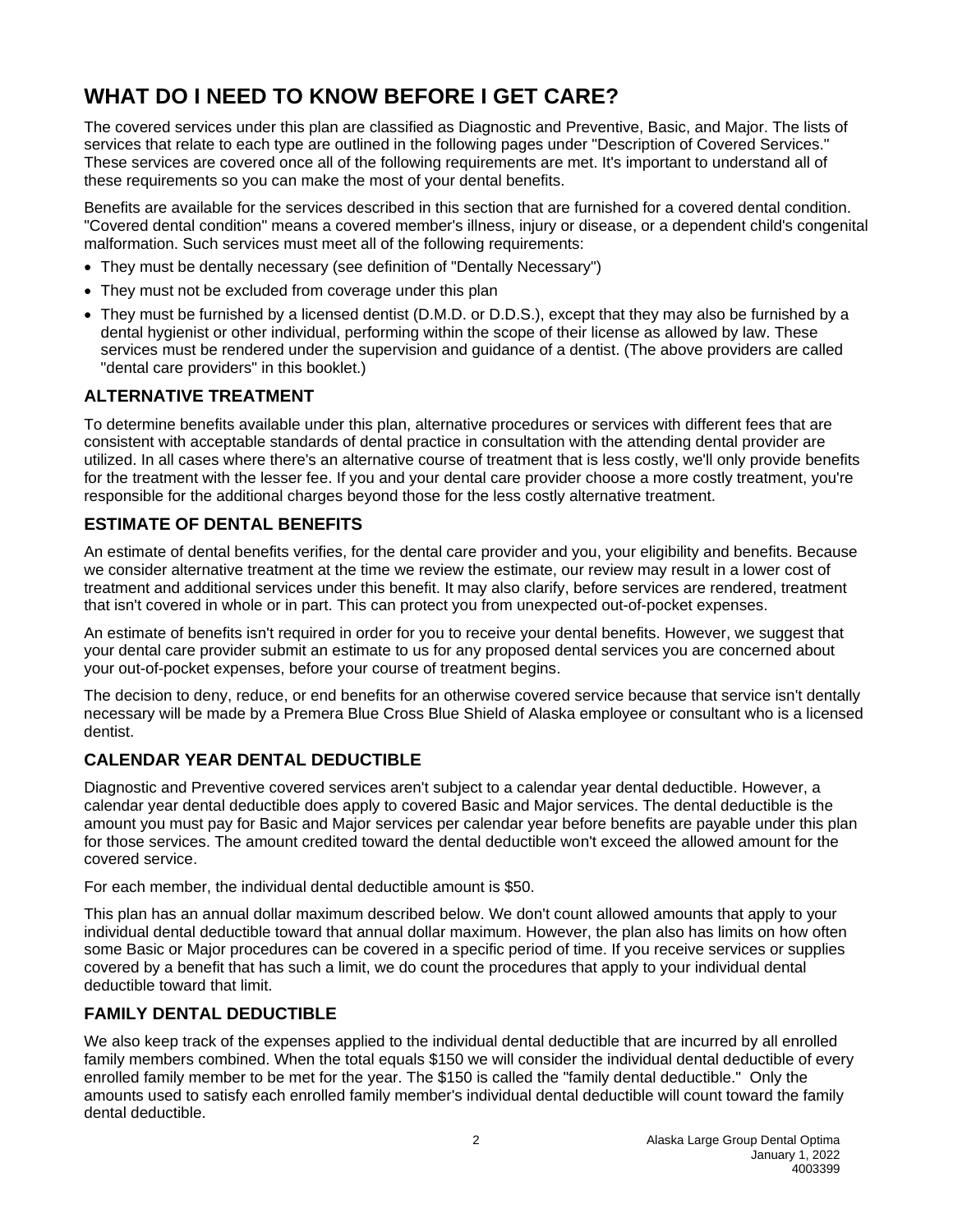# **COINSURANCE**

As used in this plan, "coinsurance" is a defined percentage of allowed amounts for covered services you receive. The benefit percentages provided by this plan and the remaining percentage you're responsible for are referred to as "coinsurance."

# **DENTAL BENEFIT MAXIMUM**

The maximum amount of dental benefits available to any one member in a calendar year is \$1,500.

Under this Plan, Class I - Diagnostic and Preventive Services do not accrue towards the dollar maximum amount of dental benefits available.

Covered dental services requiring multiple treatment dates are considered incurred on the date the services are completed. This is known as the seat date. Amounts paid for such procedures will be applied to the dental benefit maximum based on the incurred date.

# **NETWORK PROVIDERS**

For the most current information on network dental care providers, please refer to our web site or contact Customer Service. You'll find this information on the inside front cover of this booklet.

This plan is designed to cover all dental care providers at the same benefit level. When you receive services from network providers, your claims will be submitted directly to us, and available benefits will be paid directly to the dental care provider. Network providers agree to accept our "allowed amount" (please see the "Definitions" section in this booklet) as payment in full. You're responsible only for any applicable calendar year deductible, coinsurance, amounts that are in excess of stated benefit maximums, and charges for non-covered services.

**Important Note:** You're entitled to receive a provider directory automatically, without charge.

# **NON-NETWORK PROVIDERS**

If you do not have access to a network provider within 50 miles of your home or decide not to use a network provider, you may choose any dental care provider. Your dental services will be paid at the same benefit level as network providers. However, if you receive services from non-network dental care providers, you're responsible for amounts above the allowed amount in addition to any applicable calendar year deductible, coinsurance, amounts that are in excess of stated benefit maximums, and charges for non-covered services. Amounts that are in excess of the allowed amount don't accrue toward your calendar year deductible if one applies.

You may be required to submit the dental claim yourself if your dental care provider doesn't do this for you. Please see the "How Do I File A Claim?" section in this booklet for instructions on submitting claims for reimbursement.

# <span id="page-6-0"></span>**WHAT ARE MY DENTAL BENEFITS?**

# <span id="page-6-1"></span>**WHAT DO I PAY FOR COVERED SERVICES?**

After you satisfy the required calendar year deductible, you pay the following coinsurance per calendar year, up to the dental benefit maximum. Dental services fall into 3 categories: Diagnostic and Preventive, Basic, and Major services. In this section you'll find a description of the services included in each category.

- Class I Diagnostic and Preventive Services.........0%
- Class II Basic Services.........................................20%
- Class III Major Services........................................50%

# **DESCRIPTION OF COVERED SERVICES**

# **Class I - Diagnostic And Preventive Services**

- Routine comprehensive and periodic oral examinations are limited to two per calendar year. Professional consultations, periodontal evaluations and other office visits apply to this limit
- Prophylaxis (cleaning of teeth) is limited to two per calendar year
- Topical application of fluoride is covered for members under the age of 20, and is limited to two treatments per calendar year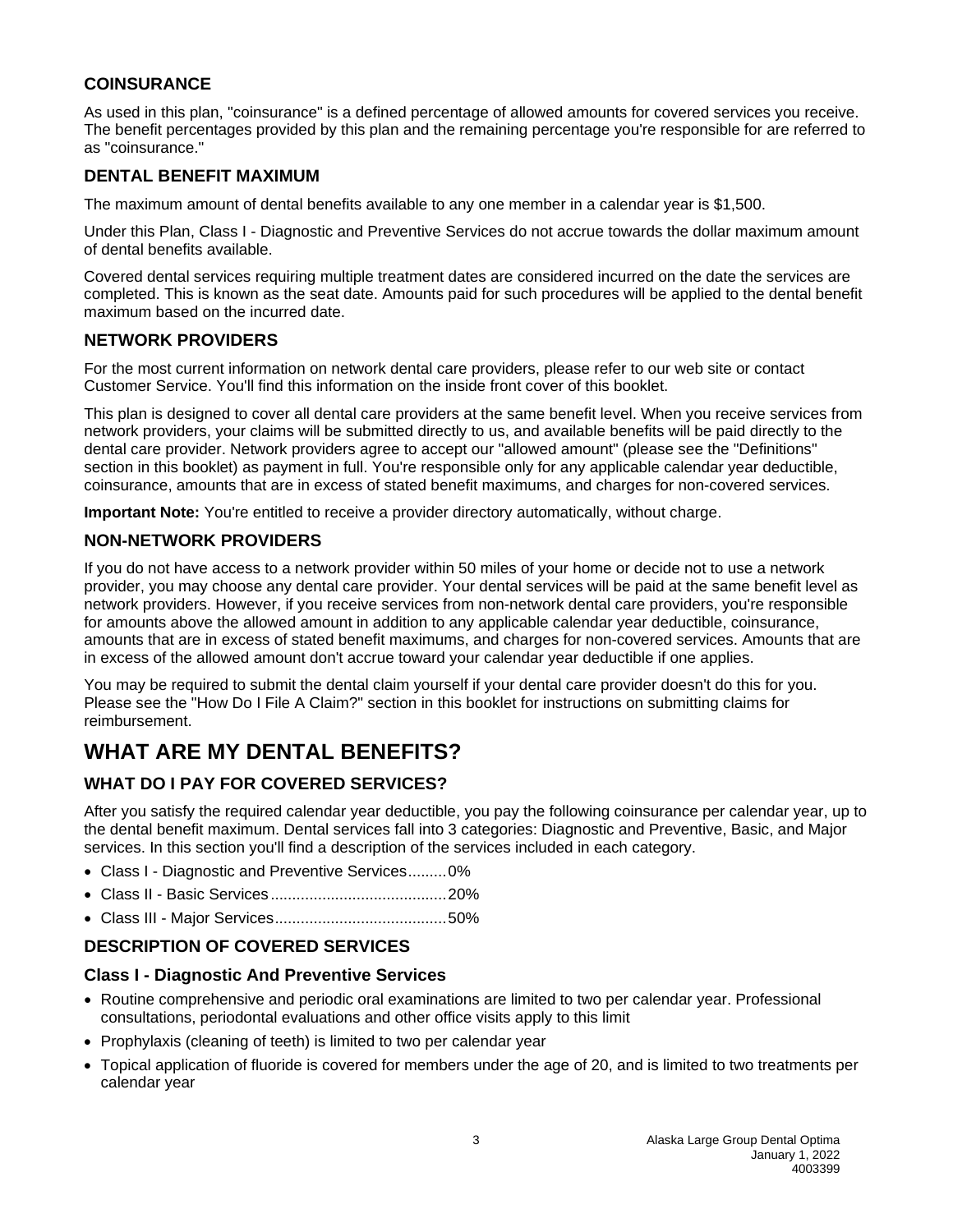- Dental x-rays include:
	- Bitewing x-rays
	- Either a panoramic x-ray or comparable cone beam or a complete full mouth series of x-rays, once every 36 consecutive months
	- Periapical x-rays
	- Occlusal x-rays
- Sealants, for members under the age of 20, on permanent molars only. Replacements limited to once every 24 consecutive months
- Oral pathology laboratory services, not including the removal of tissue sample, are covered when directly related to teeth and gums.
- Space maintainers, for members under the age of 20
- Problem focused (including emergency) oral evaluations and re-evaluations are limited to two per calendar year. Please see the "Definitions" section for the definition of a Dental Emergency.

# **Class II - Basic Services**

- Simple extractions
- Therapeutic drug injections administered in a dental office
- Fillings, consisting of amalgam and composite resins on any given tooth surface are covered once in any 24 consecutive months.
- Prefabricated stainless steel, porcelain, ceramic, resin or other esthetic coated stainless steel crowns are limited to once per tooth every 24 consecutive months
- Repair or recement of inlays, onlays, crowns, bridgework and dentures are covered when services are performed done 6 or more months after initial placement
- Periodontal maintenance, as a follow-up to active periodontal treatment, is limited to 4 treatments per calendar year.
- Surgical extractions of erupted or impacted teeth and removal of residual tooth roots
- Limited occlusal adjustments are limited to once every 12 consecutive months as dentally necessary
- Emergency palliative treatment. We require a written description and/or office records of services provided.
- Oral surgery related to the tooth and gum includes:
	- Oral excision of soft tissue or bone
	- Oral excision of intra-osseous lesions
	- Oral surgical incision
	- Alveoplasty or vestibuloplasty
- General or intravenous anesthesia in a dental care provider's office, when dentally necessary
- Occlusal guard (nightguard) is limited to once every 36 consecutive months. Occlusal guard repair, reline and adjustments are limited to once every 12 consecutive months when services are performed done 6 or more months after initial placement of occlusal guard.
- Periodontal surgery is covered in the same quadrant once every 36 consecutive months
- Periodontal soft tissue grafts are covered in the same quadrand once every 26 consecutive months
- Non-surgical periodontal services of the gums and supporting structures include:
	- Periodontal scaling and root planing is limited to once per quadrant every 24 consecutive months
	- Full mouth debridement is limited to once every 36 consecutive months
	- Localized delivery of antimicrobial agents, subject to review
- Endodontic services of teeth with diseased or damaged nerves include:
	- Direct pulp cap
	- Pulpotomy
	- Endodontic (root canal) treatment is limited to once per tooth in a 2 calendar year period: every 24 consecutive months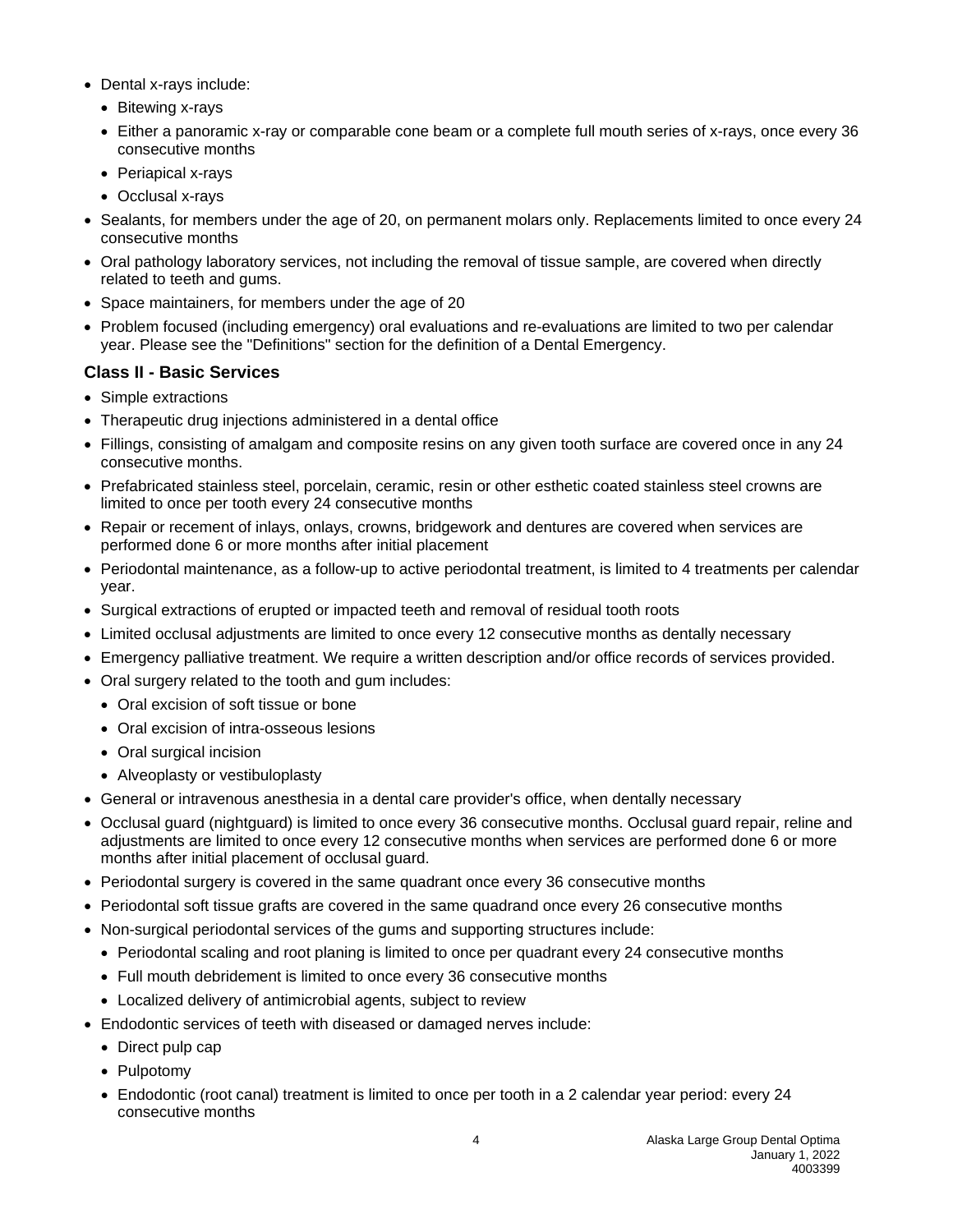- Retreatment of a root canal when services are done at least 12 months after the original procedure when performed by a different dental office
- Open and drain (open and broach) (open and medicate) procedures may be limited to a combined allowance based on our review of the services rendered
- Apexification, apicoectomy, periradicular surgery, and retrograde filling

# **Class III - Major Services**

- Inlays, onlays, crowns and labial veneers for a tooth that is decayed, fractured or where there is significant loss of clinical crown and no other dentally appropriate restoration will restore the tooth are limited to once every 5 calendar years from the original seat date.
- Labial veneers are limited to anterior teeth and subject to review for dental necessity. Labial veneers are often considered cosmetic and not covered by this dental plan. For this reason, an estimate of your dental benefits is strongly recommended.
- Initial placement of a fixed bridge or denture. Replacement is limited to:
	- Once every 5 calendar years from the original seat date and only if it is unserviceable and cannot be made serviceable
	- The replacement or addition of teeth is required to replace 1 or more additional teeth extracted after initial placement
- Reline, rebase and adjustments of dentures are covered when services are done 6 or more months after denture installation.
- Crown build-ups or post and cores for covered crowns are limited to once every 5 calendar years.
- Implants and implant services. Replacement of implant/abutment supported crowns, dentures, and bridges are limited to once every 5 calendar years from the original seat date.
- Precision attachments

# **Limitations**

#### **In addition to "Exclusions" this benefit doesn't cover any of the following:**

- Study Models
- Photographic images
- Plaque control programs (oral hygiene instruction, dietary instruction and home fluoride kits)
- Duplicate appliances
- Cleaning of appliances
- Complete occlusal adjustment
- Periodontal splinting and/or crown and bridgework in conjunction with periodontal splinting
- Crowns and copings in conjunction with an overdenture
- Indirect pulp caps
- Maxillofacial prosthetics
- Temporary, interim or provisional services for crowns, bridges or dentures

# **Dental Care Services For Accidental Injuries**

When services are related to accidental injuries benefits are available for Basic and Major services as follows:

Repreparation or repair of the natural tooth structure when it's required as a result of an accidental injury to that structure, and such repair is performed within 12 months of the accidental injury.

These services are only covered when they are:

- Necessary as a result of an accidental injury;
- Performed within the scope of the provider's license;
- Not required due to damage from biting or chewing;
- Performed within 12 months of the accident causing the injury; and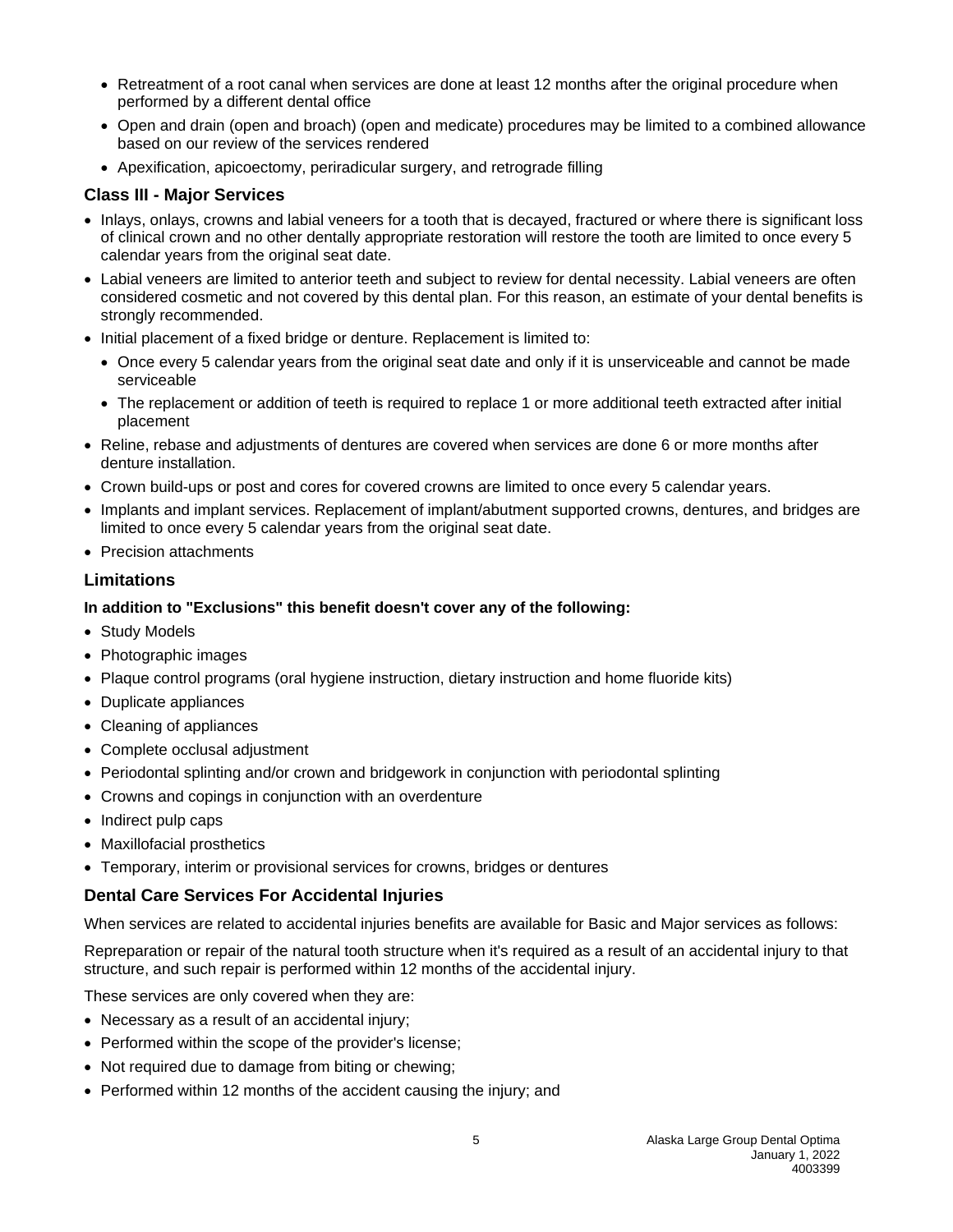- Rendered on natural teeth that were free from decay and otherwise functionally sound at the time of the injury. "Functionally sound" means that the affected teeth:
	- Don't have extensive restoration, veneers, crowns or splints; or
	- Don't have periodontal disease or other condition that would cause the tooth to be in a weakened state prior to the injury.

**Please Note:** An accidental injury doesn't cover damage caused by biting or chewing, even if due to a foreign object in food.

If you have a medical plan with Premera Blue Cross Blue Shield of Alaska, benefits for dental care services related to an accidental injury are covered under the Dental Services benefits of the medical plan.

# **Extension Requests For Accidental Injury Services**

If necessary services can't be completed within 12 months of an accidental injury, coverage may be extended if your dental care meets our extension criteria. We must receive extension requests within 12 months of the accidental injury date.

# <span id="page-9-0"></span>**EXCLUSIONS**

In addition to services listed as not covered under Description of Covered Services, this section lists the services that are either limited or not covered by this plan.

#### **Amounts Over the Allowed amount**

Costs over the allowable charge as defined by this plan, including services from a non-contracted provider.

#### **Benefits From Other Sources**

Services that are covered by other types of insurance or coverage such as:

- Motor vehicle medical no-fault coverage
- Any type of no-fault coverage, such as Personal Injury Protection (PIP), Medical Payment coverage or Medical Premises coverage
- Any type of liability insurance, such as homeowners' coverage or commercial liability coverage
- Any type of excess coverage
- Boat coverage
- School or athletic coverage

#### **Benefits That Have Been Exhausted**

Services in excess of benefit limitations or maximums of this plan.

#### **Broken or Missed Appointments**

#### **Charges for Records or Reports**

• Charges from providers for supplying records or reports not requested for utilization management

#### **Comfort or Convenience**

- Personal services or items like meals for guests while hospitalized, long-distance phone, radio or TV, personal grooming, and babysitting
- Normal living needs, such as food, clothes, housekeeping and transport. This does not apply to chores done by a home health aide as prescribed in your treatment plan.
- Meal or dietary assistance, including "Meals on Wheels"

#### **Complications**

• This plan does not cover any complications of a non-covered service, including follow-up services or effects of those services.

#### **Cosmetic Services**

• Treatment of congenital malformations, except when the patient is an eligible dependent child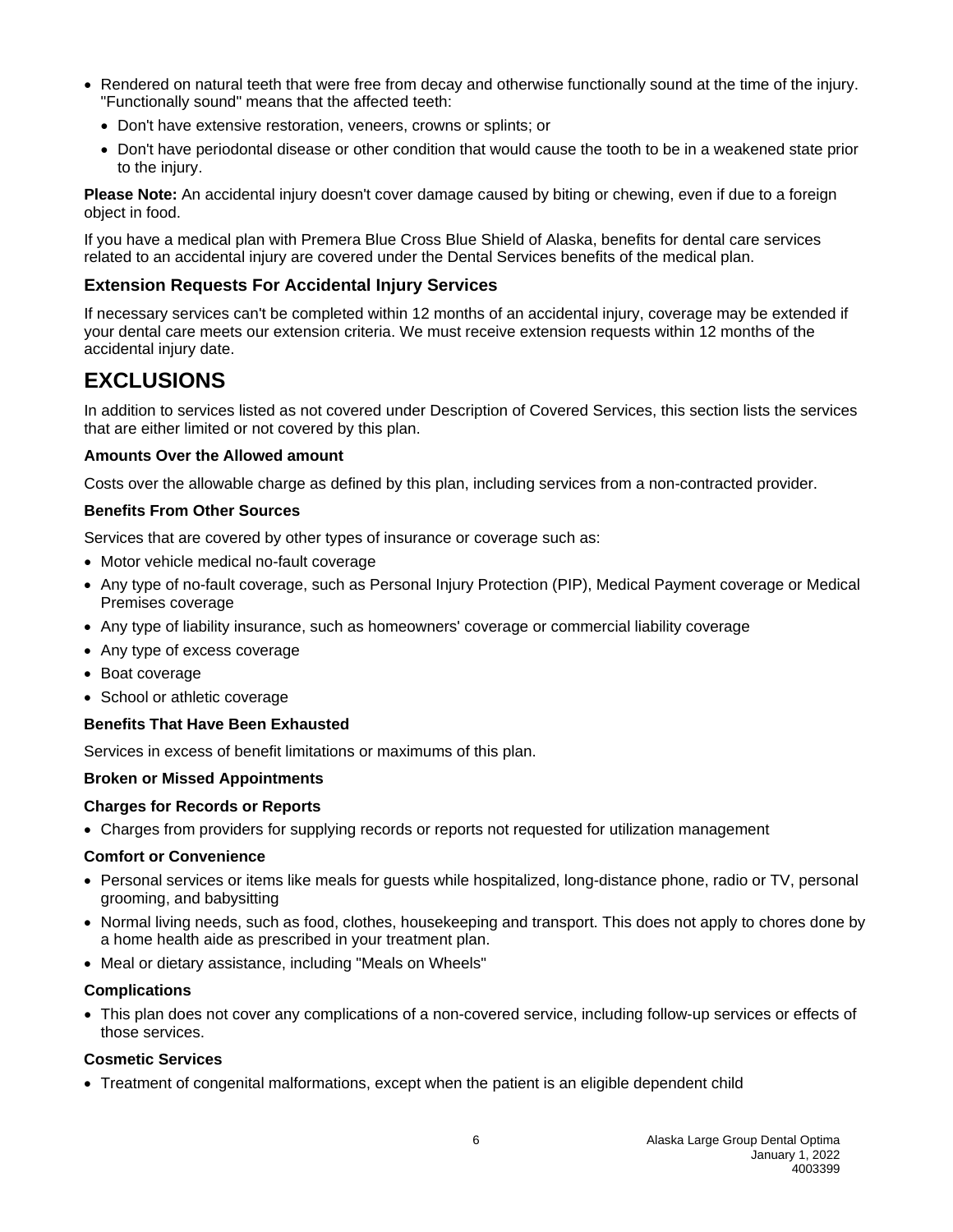- This plan does not cover drugs, services or supplies for cosmetic services. This includes services performed to reshape normal structures of the body in order to improve or alter your appearance and not primarily to restore an impaired function of the body.
- Services and supplies rendered for cosmetic or aesthetic purposes, including any direct or indirect complications and aftereffects thereof

# **Counseling, Education or Training**

Counseling or training in the absence of illness including:

- Job help and outreach,
- Social or fitness counseling
- Acting as a tutor, helping a member with schoolwork, acting as an educational or other aide for a member while the member is at school, or providing services that are part of a school's individual education program or should otherwise be provided by school staff
- Private school or boarding school tuition

#### **Court-Ordered Services**

Services that you must get to avoid being tried, sentenced or losing the right to drive when they are not medically necessary.

#### **Dental Services Received From A:**

- Dental or medical department maintained for employees by or on behalf of an employer; or
- Mutual benefit association, labor union, trustee or similar person or group

#### **Dietary Services**

Dietary planning or nutritional counseling for the control of dental caries, oral hygiene instruction and training in preventive dental care.

#### **Experimental or Investigational Services**

Experimental or investigational, see Definitions. This plan also does not cover any complications or effects of such non-covered services.

#### **Extra Or Replacement Items**

- Extra dentures or other appliances, including replacements due to loss or theft
- Replacement of amalgam or resin-based composite fillings due to mercury or other allergic reactions

# **Facility Charges**

Hospital and ambulatory surgical center care for dental procedures.

# **Family Members Or Volunteers**

This plan does not cover services that you provide to yourself. It also does not cover a provider who is:

- Your spouse, mother, father, child, brother or sister
- Your mother, father, child, brother or sister by marriage
- Your stepmother, stepfather, stepchild, stepbrother or stepsister
- Your grandmother, grandfather, grandchild or the spouse of one of these people
- A volunteer

# **Government Facilities**

This plan does not cover services provided by a non-contracted state or federal facility that are not emergency care unless required by law or regulation.

#### **Home-Use Products**

Services and supplies that are normally intended for home use such as take home fluoride, toothbrushes, floss and toothpaste.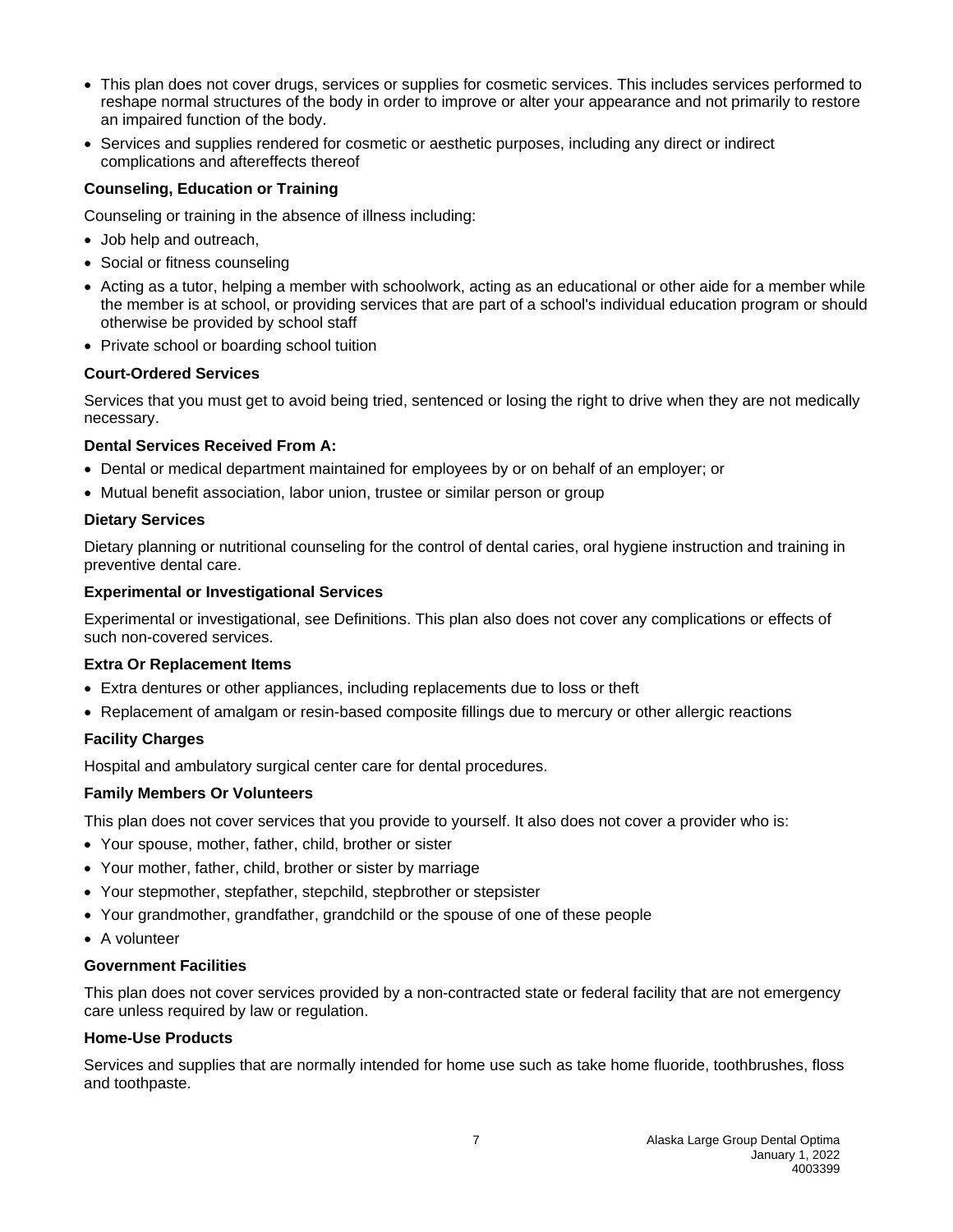# **Home Visits**

Dental visits or procedures received in a member's home.

# **Illegal Acts and Terrorism**

Illness or injury you get while committing a felony, an act of terrorism, or an act of riot or revolt.

# **Increase Of Vertical Dimension**

Any service to increase or alter the vertical dimension.

#### **Military Service and War**

Illness or injury that is caused by or arises from:

- Acts of war, such as armed invasion, no matter if war has been declared or not
- This includes the air force, army, coast guard, marines, National Guard and Navy. It also includes and related civilian forces or units. However, this exclusion does not apply to members of the U.S. military (active or retired) or their dependents enrolled in the TRICARE program. This plan will be primary to TRICARE for these members when required by federal law

# **Multiple Providers**

Services provided by more than one dental care provider for the same dental procedure.

#### **Non-Standard Techniques**

Other than standard techniques used in the making of restorations or prosthetic appliances, such as personalized restorations.

#### **Non-Treatment Charges**

- Charges for provider travel time
- Transporting a member in place of a parent or other family member or accompanying the member to appointments or other activities outside the home, such as medical appointments or shopping. Doing housework or chores for the member or helping the member do housework or chores.
- Arrangements in which the provider lives with the member

# **Non-Treatment Facilities, Institutions or Programs**

- Institutional care
- Housing
- Incarceration
- Programs from facilities that are not licensed to provide treatment for covered conditions. Examples are prisons, nursing homes and juvenile detention facilities.

# **Not Covered Under This Plan**

- Services that are not listed in this booklet as covered or that are directly related to any condition, service or supply that isn't covered under this plan
- Services received or ordered when this plan isn't in effect, or when you aren't covered under this plan (including services and supplies started before your effective date or after the date coverage ends), except for Major services and root canals that:
	- Were started after your effective date and before the date your coverage ended under this plan; and
	- Were completed within 90 days after the date your coverage ended under this plan

# **Orthodontia Services**

Orthodontia, including casts, models, x-rays, photographs, examinations, appliances, braces, and retainers. However, this exclusion doesn't apply to extractions incidental to orthodontic services.

# **Orthognathic Surgery (Jaw Augmentation or Reduction)**

Procedures to lengthen the jaw (orthognathic surgery), regardless of the origin of the condition that makes the procedure necessary.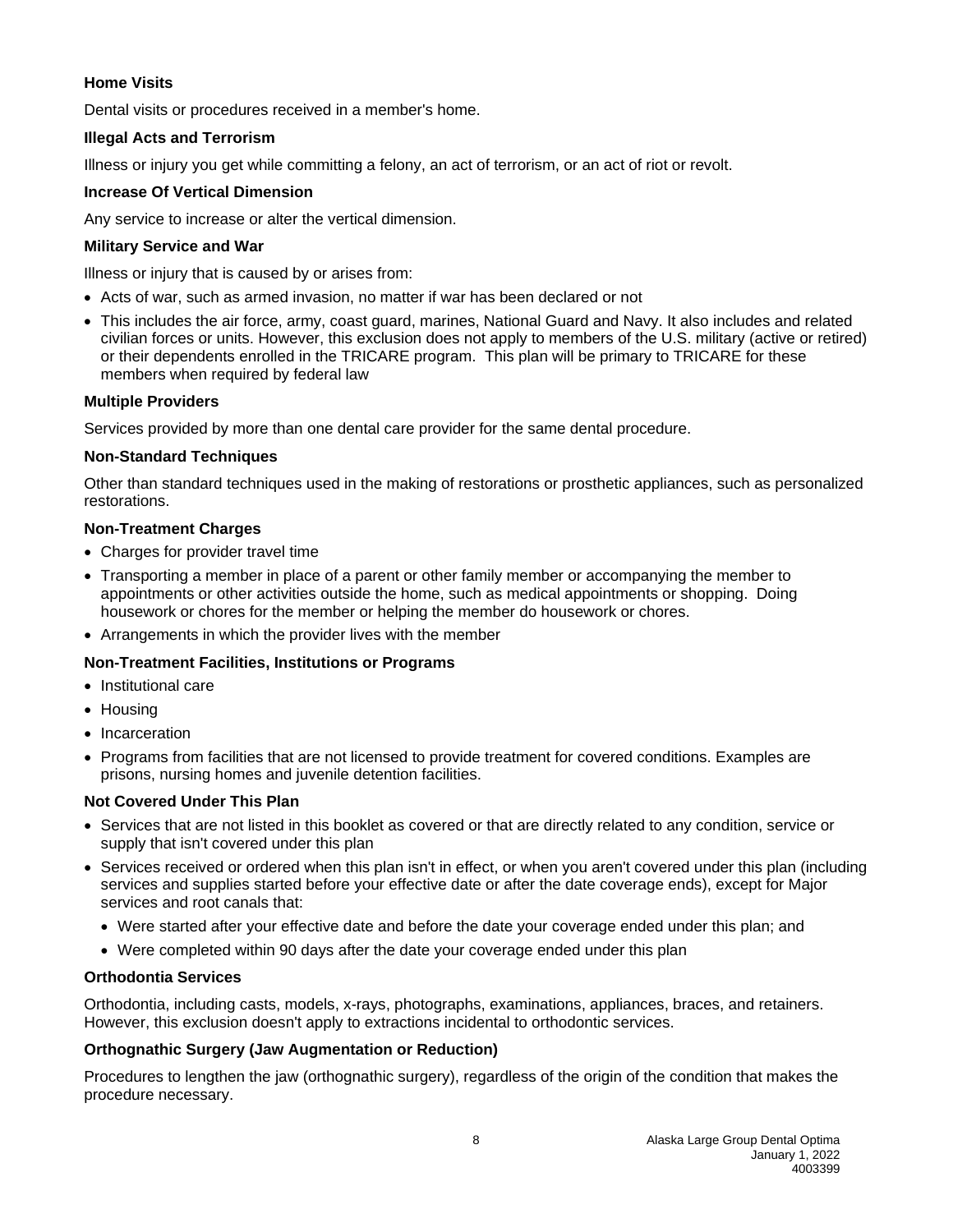# **Outside The Scope Of A Provider's License Or Certification**

Services or supplies that are outside the scope of the provider's license or certification, or that are furnished by a provider that isn't licensed or certified by the jurisdiction in which the services or supplies were received.

# **Prescription Drugs**

Any prescription drugs or medicines. This includes vitamins, food supplements, and patient management drugs, such as premedication, sedation and nitrous oxide.

# **Provider's Licensing or Certification**

This plan does not cover services that the provider's license or certification does not allow him or her to perform. It also does not cover a provider that does not have the license or certification that the state requires.

# **Serious Adverse Events and Never Events**

Members and this plan are not responsible for payment of services provided by in-network providers for serious adverse events, never events and resulting follow-up care. Serious adverse events and never events are medical errors that are specific to a nationally-published list. They are identified by specific diagnoses codes, procedure codes and specific present-on-admission indicator codes. In-Network providers may not bill members for these services and members are held harmless.

Serious Adverse Event means a hospital injury caused by medical management (rather than an underlying disease) that prolonged the hospitalization, and/or produces a disability at the time of discharge

Never Events means events that should never occur, such as a surgery on the wrong patient, a surgery on the wrong body part or wrong surgery.

Not all medical errors are defined as serious adverse events or never events. You can obtain a list of serious adverse events and never events by contacting us at the number listed in the front of this booklet or on the Centers for Medicare and Medicaid Services (CMS) Web page at www.cms.hhs.gov.

# **Services or Supplies for which You Do Not Legally Have to Pay**

Services and supplies for which no charge is made, for which none would have been made if this plan were not in effect, or for which you are not legally required to pay.

# **Services or Supplies Not Dentally Necessary**

Services that are not dentally necessary

# **Services or Supplies Not Medically Necessary**

Services or supplies that are not medically necessary even if they're court-ordered. This also includes places of service, such as inpatient hospital care.

# **Temporomandibular Joint (TMJ) Disorders**

Any dental services or supplies connected with the diagnosis or treatment of temporomandibular joint (TMJ) disorders, including any direct or indirect complications and aftereffects thereof.

# **Testing And Treatment Services**

- Testing and treatment for mercury sensitivity or allergy-related
- Genetic or caries susceptibility tests

# **Tobacco Counseling**

Tobacco counseling for the control or prevention of oral disease.

# **Work-Related Illness or Injury**

This plan does not cover any illness or injury for which you can get benefits under:

- Separate coverage for injuries on the job, even if you did not have to buy it
- Worker's compensation laws
- Any other law that will repay you for an illness or injury you get from your job.

However, this exclusion doesn't apply to sole proprietors, partners or executive officers who are full-time employees of the Group if they're exempt from the above laws and if the Group doesn't furnish them with workers'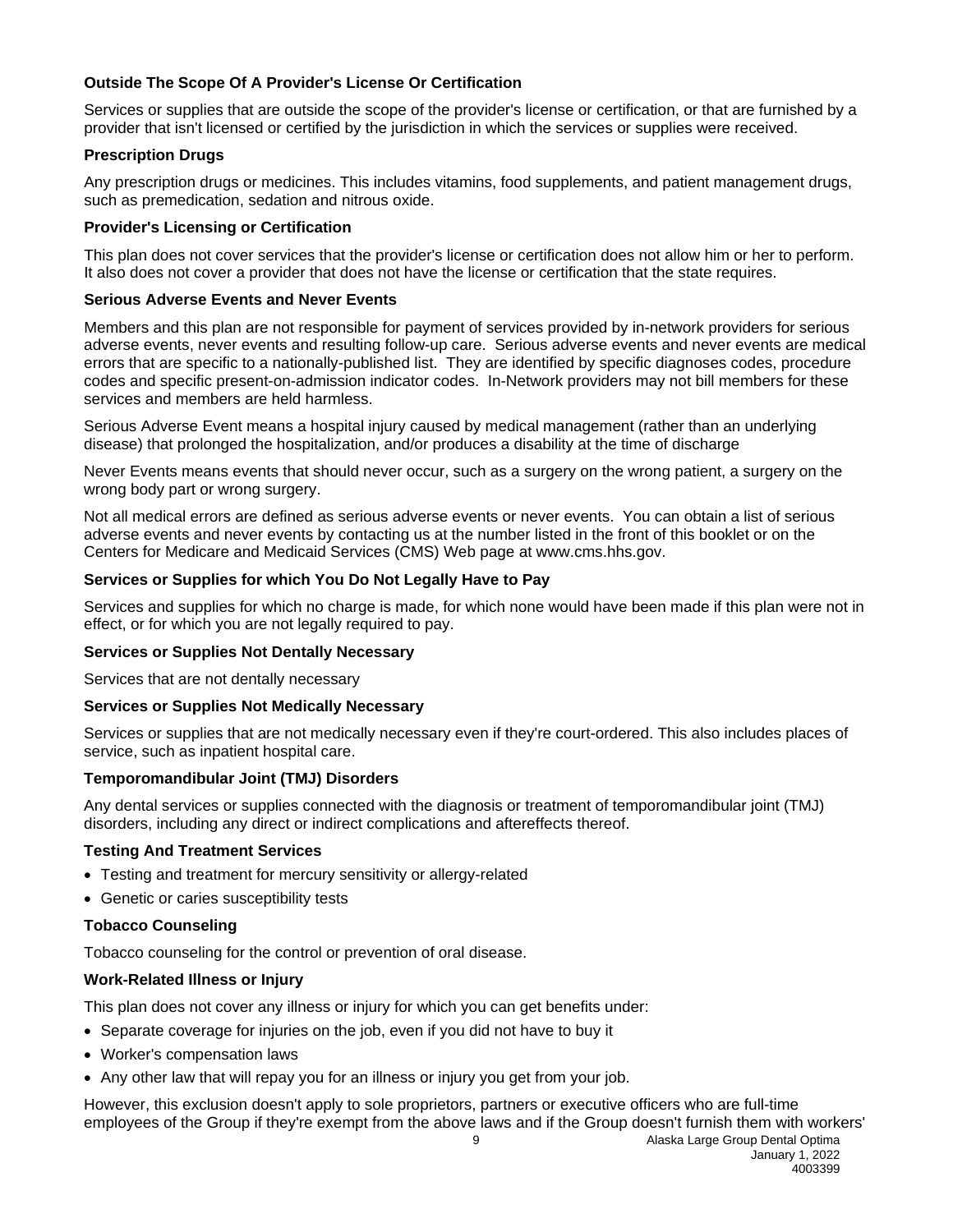compensation coverage. They'll be covered under this plan for conditions arising solely from their occupations with the Group. Coverage is subject to the other terms and limitations of this plan.

# <span id="page-13-0"></span>**WHAT IF I HAVE OTHER COVERAGE?**

# <span id="page-13-1"></span>**COORDINATING BENEFITS WITH OTHER DENTAL CARE PLANS**

You may be covered under one or more other group or individual plans, such as one sponsored by your spouse's employer. This plan includes a "coordination of benefits" feature to handle such situations.

All of the benefits of this plan are subject to coordination of benefits. However, please note that benefits provided under this plan for allowable dental expenses will be coordinated separately from allowable medical expenses.

If you have other coverage besides this plan, we recommend that you submit your claim to the primary carrier first, then submit the claim to the secondary carrier with the primary carrier processing information. In that way, the proper coordinated benefits may be most quickly determined and paid.

# **Definitions Applicable To Coordination Of Benefits**

To understand coordination of benefits, it's important to know the meanings of the following terms:

- **Allowable Medical Expense** means the usual, customary and reasonable charge for any medically necessary health care service or supply provided by a licensed medical professional when the service or supply is covered at least in part under this plan. When a plan provides benefits in the form of services or supplies rather than cash payments, the reasonable cash value of each service rendered or supply provided shall be considered an allowable expense.
- **Allowable Dental Expense** means the usual, customary and reasonable charge for any dentally necessary service or supply provided by a licensed dental professional when the service or supply is covered at least in part under this plan. When a plan provides benefits in the form of services or supplies rather than cash payments, the reasonable cash value of each service rendered or supply provided shall be considered an allowable expense.
- **Medical Plan** means all of the following health care coverages, even if they don't have their own coordination provisions:
	- Group, individual or blanket disability insurance policies and health care service contractor and health maintenance organization group or individual agreements issued by insurers, health care service contractors, and health maintenance organizations
	- Labor-management trusteed plans, labor organization plans, employer organization plans or employee benefit organization plans
	- Government programs that provide benefits for their own civilian employees or their dependents
	- Group coverage required or provided by any law, including Medicare. This doesn't include workers' compensation.
	- Group student coverage that's sponsored by a school or other educational institution and includes medical benefits for illness or disease
- **Dental Plan** means all of the following dental care coverages, even if they don't have their own coordination provisions:
	- Group, individual or blanket disability insurance policies and health care service contractor and health maintenance organization group or individual agreements issued by insurers, health care service contractors, and health maintenance organizations
	- Labor-management trusteed plans, labor organization plans, employer organization plans or employee benefit organization plans
	- Government programs that provide benefits for their own civilian employees or their dependents

Each contract or other arrangement for coverage described above is a separate plan. It's also important to note that for the purpose of this plan, we'll coordinate benefits for allowable medical expenses separately from allowable dental expenses, as separate plans.

# **Effect On Benefits**

An important part of coordinating benefits is determining the order in which the plans provide benefits. One plan is responsible for providing benefits first. This is called the "primary" plan. The primary plan provides its full benefits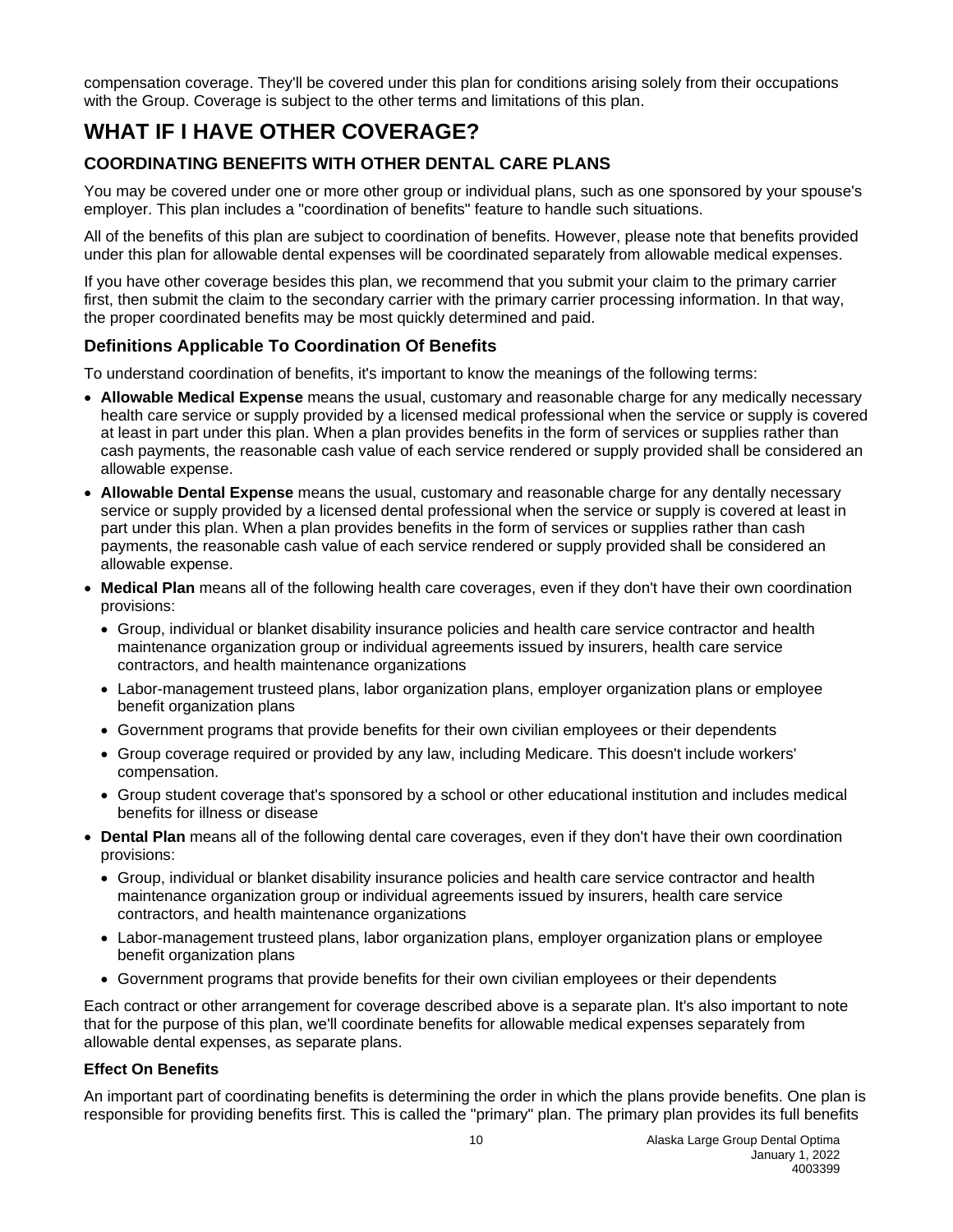as if there were no other plans involved. The other plans then become "secondary." When this plan is secondary, it will reduce its benefits for each claim so that the benefits from all medical plans aren't more than the allowable medical expense for that claim and the benefits from all dental plans aren't more than the allowable dental expense for that claim. Coordination of benefits applies only on a per-claim basis, and is not cumulative.

We will coordinate benefits when you have other health care coverage that is primary over this plan. Coordination of benefits applies whether or not a claim is filed with the primary coverage.

Here is the order in which the plans should provide benefits:

**First:** A plan that doesn't provide for coordination of benefits.

**Next:** A plan that covers you as **other than** a dependent.

**Next:** A plan that covers you as a dependent. For dependent children, the following rules apply:

When the parents **aren't** separated or divorced: The plan of the parent whose birthday falls earlier in the year will be primary, if that's in accord with the coordination of benefits provisions of both plans. Otherwise, the rule set forth in the plan that doesn't have this provision shall determine the order of benefits.

When the parents **are** separated or divorced: If a court decree makes one parent responsible for paying the child's health care costs, that parent's plan will be primary. Otherwise, the plan of the parent with custody will be primary, followed by the plan of the spouse of the parent with custody, followed by the plan of the parent who doesn't have custody.

If the rules above don't apply, the plan that has covered you for the longest time will be primary, except that benefits of a plan that covers you as a laid-off or retired employee, or as the dependent of such an employee, shall be determined after the benefits of any plan that covers you as other than a laid-off or retired employee, or as the dependent of such an employee. However, this applies only when other plans involved have this provision regarding laid-off or retired employees.

If none of the rules above determine the order of benefits, the plan that's covered the employee or subscriber for the longest time will be primary.

#### **Right Of Recovery/Facility Of Payment**

We have the right to recover any payments we make that are greater than those required by the coordination of benefits provisions from 1 or more of the following: the persons we paid or for whom we have paid, providers of service, insurance companies, service plans or other organizations. If a payment that should have been made under this plan was made by another plan, we may also pay directly to another plan any amount that should have been paid by us. Our payment will be considered a benefit under this plan and will meet our obligations to the extent of that payment.

# **COORDINATING BENEFITS WITH MEDICARE**

If you're also covered under Medicare, federal law may require this plan to be primary over Medicare. When this plan isn't primary, we'll coordinate benefits with Medicare.

# <span id="page-14-0"></span>**Subrogation And Reimbursement**

If we make claims payment on your behalf for injury or illness for which another party is liable, or for which uninsured/underinsured motorist (UIM) or personal injury protection (PIP) insurance exists, we are entitled to be repaid for those payments out of any recovery from that liable party. The liable party is also known as the "third party" because it is a party other than you or us. This party includes a UIM carrier because it stands in the shoes of a third party tort feasor and because we exclude coverage for such benefits.

**Definitions** The following terms have specific meanings in this contract:

- **Subrogation** means we may collect directly from third parties to the extent we have paid on your behalf for illnesses or injury caused by the third party.
- **Reimbursement** means that you are obligated under the contract to repay any monies advanced by us from amounts received on your claim.
- **Restitution** means all equitable rights of recovery that we have to the monies advanced under your plan. Because we have paid for your illness or injuries, we are entitled to recover those expenses.

To the fullest extent permitted by law, we are entitled to the proceeds of any settlement or judgment that results in a recovery from a third party, up to the amount of benefits paid by us for the condition. Our right to recover exists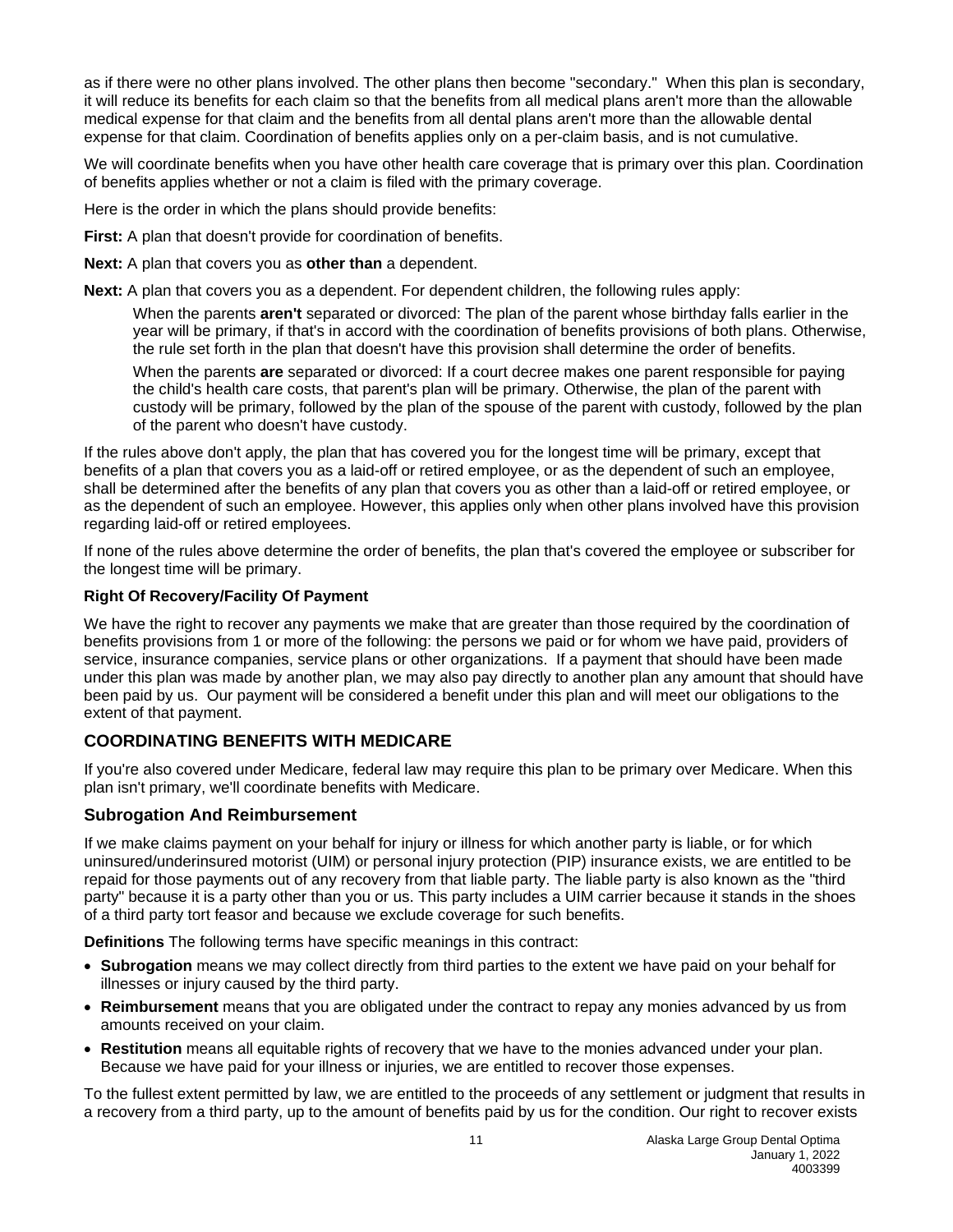regardless of whether it is based on subrogation, reimbursement or restitution. We are entitled under our right of recovery to be reimbursed for our benefit payments even if you are not "made whole" for all your damages in the recoveries that you received. Our right of recovery is not subject to reduction for reasonable attorney's fees and costs under the "common fund" or any other doctrine. Such recoveries will not be sought more than 365 days after we receive notice of the settlement or judgment. In recovering benefits provided, we may at our election hire our own attorney or be represented by your attorney. We will not pay for any legal costs incurred by you or on your behalf, and you will not be required to pay any portion of the costs incurred by us or on our behalf.

Before accepting any settlement on your claim against a third party, you must notify us in writing of any terms or conditions offered in a settlement, and you must notify the third party of our interest in the settlement established by this provision. You must also cooperate with us in recovering amounts paid by us on your behalf. If you retain an attorney or other agent to represent you in the matter, you must require your attorney or agent to reimburse us directly from the settlement or recovery. If you fail to cooperate fully with us in the recovery of benefits we have paid as described above, you are responsible for reimbursing us for such benefits.

To the extent that you recover from any available third party source, you agree to hold any recovered fund in trust or in a segregated account until our subrogation and reimbursement rights are fully determined.

# <span id="page-15-0"></span>**WHO IS ELIGIBLE FOR COVERAGE?**

# <span id="page-15-1"></span>**Employee Eligibility**

Under this large employer dental benefit plan, to be an "eligible employee" you must:

- Be a regular and active employee, owner, partner, or corporate officer of the Group who is paid on a regular basis through the Group's payroll system, and reported by the Group for Social Security purposes;
	- Regularly work the minimum hours required by the Group; and
	- Satisfy a 30-day probationary period

# <span id="page-15-2"></span>**DEPENDENT ELIGIBILITY**

An "eligible dependent" is defined as one of the following.

- The lawful spouse of the subscriber, unless legally separated. However, if the spouse is an employee, owner, partner or corporate officer of the Group who meets the requirements in "Employee Eligibility" earlier in this section, the spouse can enroll only as a subscriber.
- The domestic partner of the subscriber. If all requirements are met, as stated in the signed "Affidavit of Domestic Partnership," all rights and benefits afforded to a "spouse" under this plan will also be afforded to an eligible domestic partner. In determining benefits for domestic partners and their children under this plan, the term "establishment of the domestic partnership" shall be used in place of "marriage"; the term "termination of the domestic partnership" shall be used in place of "legal separation" and "divorce."
- An eligible child under 26 years of age who is unmarried and primarily dependent upon the subscriber for support. However, if the child is an employee, owner, partner, or corporate officer of the Group who meets the requirements in "Employee Eligibility" earlier in this section, the child can only enroll as a subscriber. An eligible child is one of the following:
	- A natural offspring of either or both the subscriber or spouse;
	- A legally adopted child of either or both the subscriber or spouse;
	- A child "placed" with the subscriber for the purpose of legal adoption in accordance with state law. "Placed" for adoption means assumption and retention by the subscriber of a legal obligation for total or partial support of a child in anticipation of adoption of such child;
	- A minor for whom the subscriber or spouse has a legal guardianship. There must be a court order signed by a judge, which grants guardianship of the child to the subscriber or spouse as of a specific date. When the court order terminates or expires, the child is no longer an eligible child.
	- A newborn child of a covered dependent.

# <span id="page-15-3"></span>**WHEN DOES COVERAGE BEGIN?**

# <span id="page-15-4"></span>**ENROLLMENT**

Enrollment is timely when we receive the completed enrollment application and required subscription charges within 60 days of the date the employee becomes an "eligible employee" as defined in the "Who Is Eligible For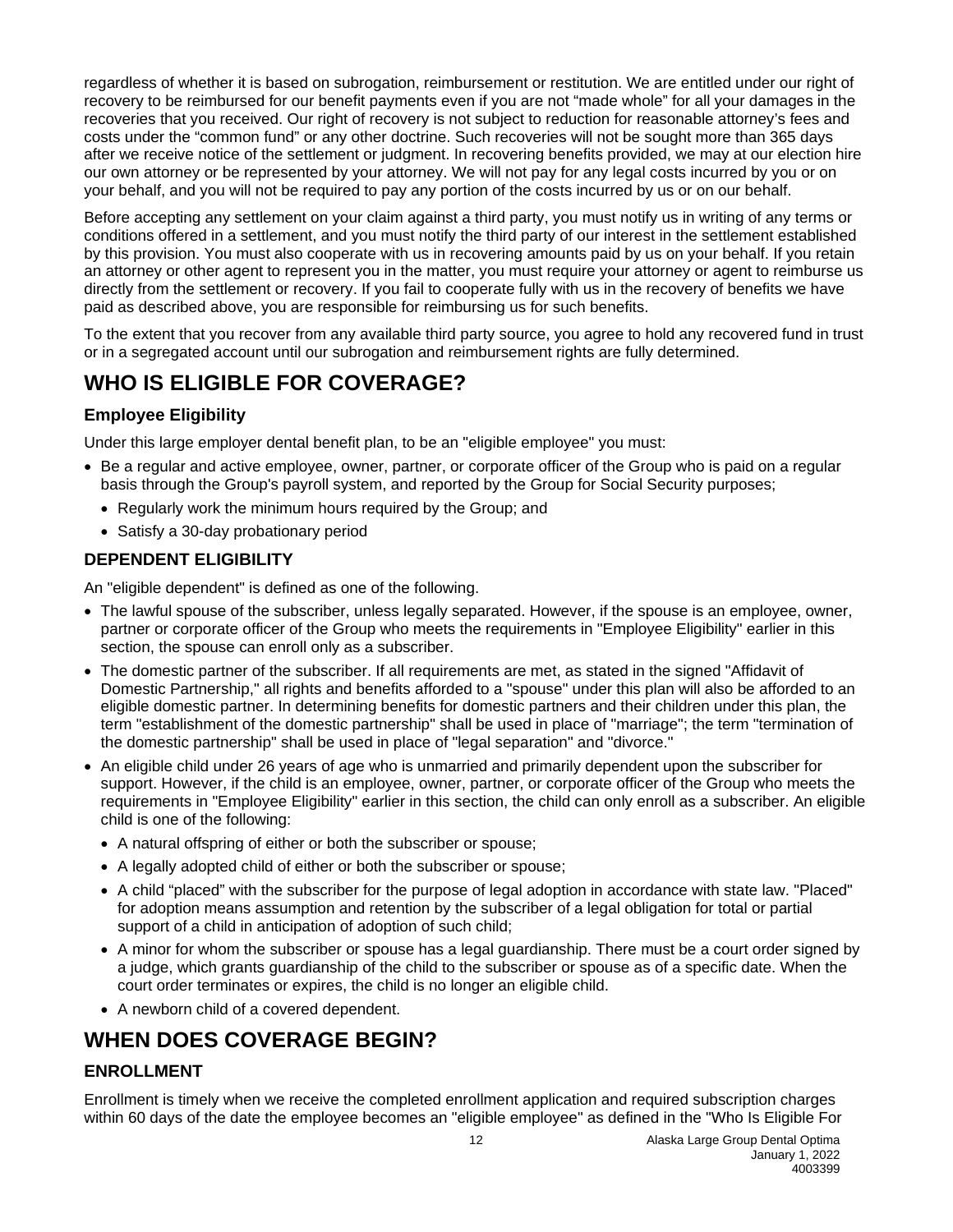Coverage?" section. When enrollment is timely, coverage for the employee and enrolled dependents will become effective on the first of the month that coincides with or next follows the **latest** of the applicable dates below:

- The employee's date of hire;
- The date the employee enters a class of employees to which the Group offers coverage under this plan;
- The next day following the date the probationary period ends, if one is required by the Group; or
- Another date as designated in the Group Master Application or Group Contract.

If we don't receive the enrollment application within 60 days of the date you became eligible, none of the dates above will apply. Please see "Open Enrollment" and "Special Enrollment" below.

# **Dependents Acquired Through Marriage After The Subscriber's Effective Date**

When we receive the completed enrollment application and any required subscription charges within 60 days after the marriage, coverage will become effective on the first of the month following the date of marriage. When the enrollment application isn't received by us within 60 days of marriage, refer to "Open Enrollment" later in this section.

# **Newborn And Adoptive Children**

Natural newborn dependent children born on or after the subscriber's effective date will be covered from their date of birth. However, if payment of additional subscription charges is required to provide coverage for a newborn child, and the subscriber desires coverage of the newborn child to extend beyond the 31-day period following the newborn child's date of birth, we must receive a completed enrollment application and the required additional subscription charges within the 60-day period following the date of birth.

Adoptive dependent children who are adopted or placed for adoption on or after the subscriber's effective date will be covered from their date of adoption or placement for adoption. However, if payment of additional subscription charges is required to provide coverage for an adoptive dependent child, and the subscriber desires coverage of the adoptive child to extend beyond the 31-day period following the dependent child's date of adoption or placement for adoption, we must receive a completed enrollment application and the required additional subscription charges within the 60-day period following the date of adoption or placement for adoption.

If we don't receive the completed enrollment application and the required additional subscription charges within the 60-day period, initial coverage will be limited to the 31-day period referenced above. The child may then be enrolled at a later date, subject to the "Open Enrollment" provisions described later in this section.

Dependent children under the age of 2 are exempt from enrolling in the dental plan. The subscriber may choose to enroll children under the age 2 if enrolling within 60 days of the date of birth or adoption, or during the groups open enrollment.

# **Children Acquired Through Legal Guardianship**

When we receive the completed enrollment application, any required subscription charges, and a copy of the guardianship papers within 60 days of the date legal guardianship began with the subscriber, coverage for an otherwise eligible child will begin on the date legal guardianship began. When the enrollment application isn't received by us within 60 days of the date legal guardianship began, refer to "Open Enrollment" below.

# **Children Covered Under Medical Child Support Orders**

When we receive the completed enrollment application within 60 days of the date of the medical child support order, coverage for an otherwise eligible child that is required under the order will become effective on the date of the order. Otherwise, coverage will become effective on the date we receive the enrollment application for coverage. The enrollment application may be submitted by the subscriber, the child's custodial parent or a state agency. When subscription charges being paid don't already include coverage for dependent children, such charges will begin from the child's effective date. Please contact your Group for detailed procedures.

# **Court-Ordered Dependent Coverage**

When we receive the completed enrollment application within 60 days of the date of the court order, coverage for a lawful spouse and/or dependent children will become effective on the date of the order. Otherwise, coverage will become effective on the first of the month following the date we receive the enrollment application for coverage. When subscription charges being paid don't already include coverage for a spouse and/or dependent children, such charges will begin from the dependent's effective date.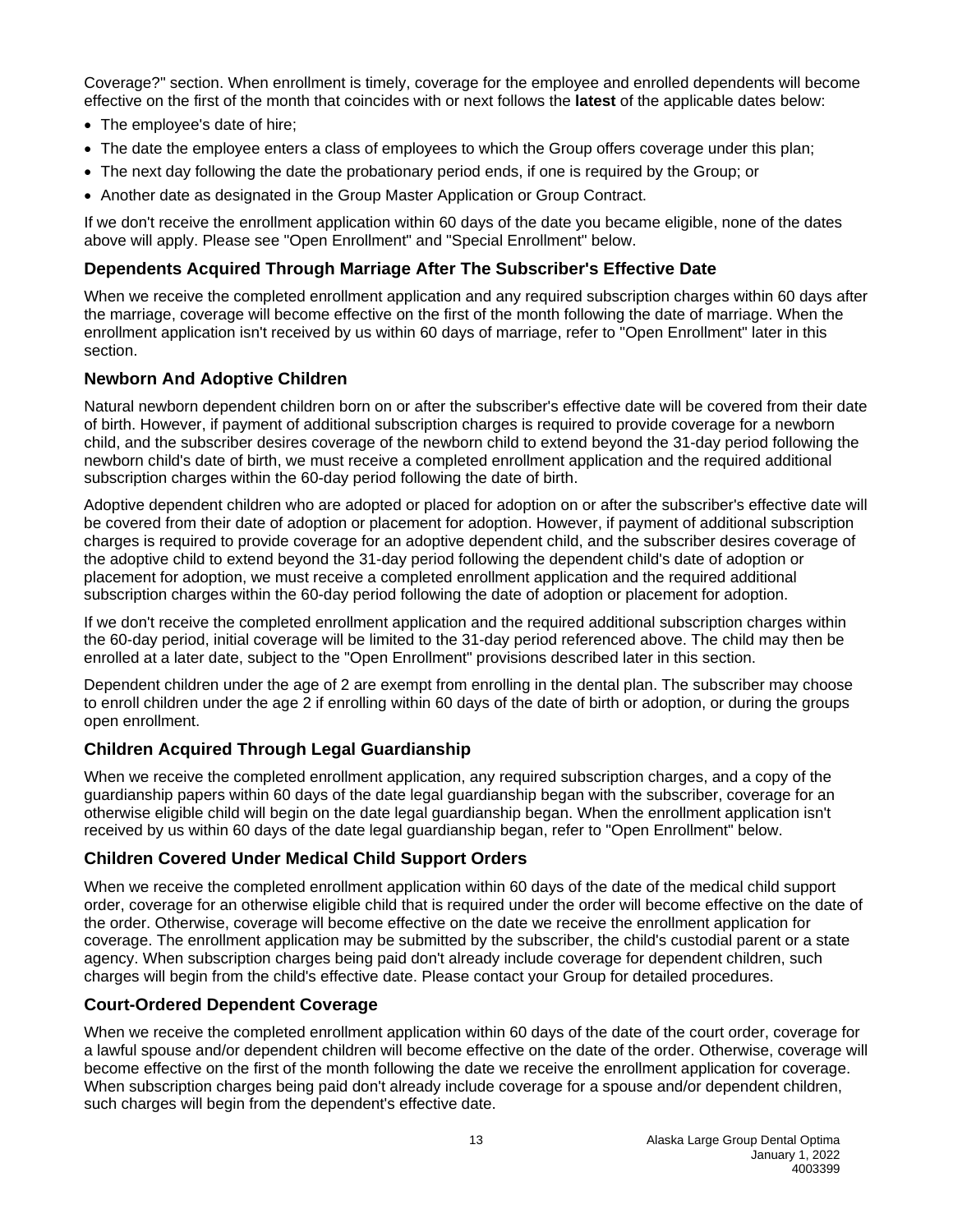# <span id="page-17-0"></span>**SPECIAL ENROLLMENT**

# **Involuntary Loss Of Other Coverage**

If the employee and/or dependent didn't enroll in this plan or another plan sponsored by the Group when the employee and/or dependent were first eligible because the employee and/or dependent weren't required to do so, the employee and/or dependent may later enroll in this plan outside of the annual open enrollment period if each of the following requirements is met:

- The employee and/or dependent were covered under group dental coverage or a dental insurance plan at the time coverage under this plan was previously offered; and
- The employee and/or dependent coverage under the other group dental coverage or dental insurance plan ended as a result of:
	- Loss of eligibility for the coverage (including as a result of legal separation, divorce, death, termination of employment, or the reduction in the number of hours of employment);
	- Termination of employer contributions toward such coverage; or
	- The employee and/or dependent were covered under COBRA at the time coverage under this plan was previously offered and COBRA coverage has been exhausted.

An eligible employee who qualifies as stated above may also enroll all eligible dependents. When only an eligible dependent qualifies for special enrollment, but the eligible employee is not enrolled in any of the Group's plans or is enrolled in a different plan sponsored by the Group, the employee is also allowed to enroll in this plan in order for the dependent to enroll.

When we receive the eligible employee and/or dependent's completed enrollment application and any required subscription charges within 60 days of the date such other coverage ended, coverage under this plan will become effective on the first of the month following receipt of the employee and/or dependent's enrollment application.

When we don't receive the employee and/or dependent's completed enrollment application within 60 days of the date prior coverage ended, refer to "Open Enrollment" below.

# **Subscriber And Dependent Special Enrollment**

An eligible employee and otherwise eligible dependents who previously elected not to enroll in any of the employer's group dental plans when such coverage was previously offered, may enroll in this plan at the same time a newly acquired dependent is enrolled under "Enrollment" in the case of marriage, birth, adoption, or placement for adoption. The eligible employee may also choose to enroll without enrolling any eligible dependents.

# <span id="page-17-1"></span>**OPEN ENROLLMENT**

If you're not enrolled when you first become eligible, or as allowed under "Special Enrollment" above, you cannot be enrolled until the Group's next "open enrollment" period. An open enrollment period occurs once a year unless otherwise agreed upon between the Group and us. During this period, eligible employees and their dependents can enroll for coverage under this plan.

If the Group offers multiple dental care plans and you're enrolled under one of the Group's other dental care plans, enrollment for coverage under this plan can only be made during the Group's open enrollment period.

# <span id="page-17-2"></span>**CHANGES IN COVERAGE**

No rights are vested under this plan. Its terms, benefits, and limitations may be changed by us at any time. Changes to this plan will apply as of the date the change becomes effective to all members and to eligible employees and dependents who become covered under this plan after the date the change becomes effective.

# <span id="page-17-3"></span>**PLAN TRANSFERS**

Subscribers (with their enrolled dependents) may be allowed to transfer to this plan from another plan with us offered by the Group. Transfers also occur if the Group replaces another dental plan (with us) with this plan. Also, we may replace the Group's current contract for this plan with an updated one from time to time. All transfers to this plan must occur during "open enrollment" or on another date agreed upon by us and the Group.

When we update the contract for this plan, or you transfer from the Group's other plan with us, and there is no lapse in your coverage, the following provisions that apply to this plan will be reduced to the extent they were satisfied and/or credited under the prior plan: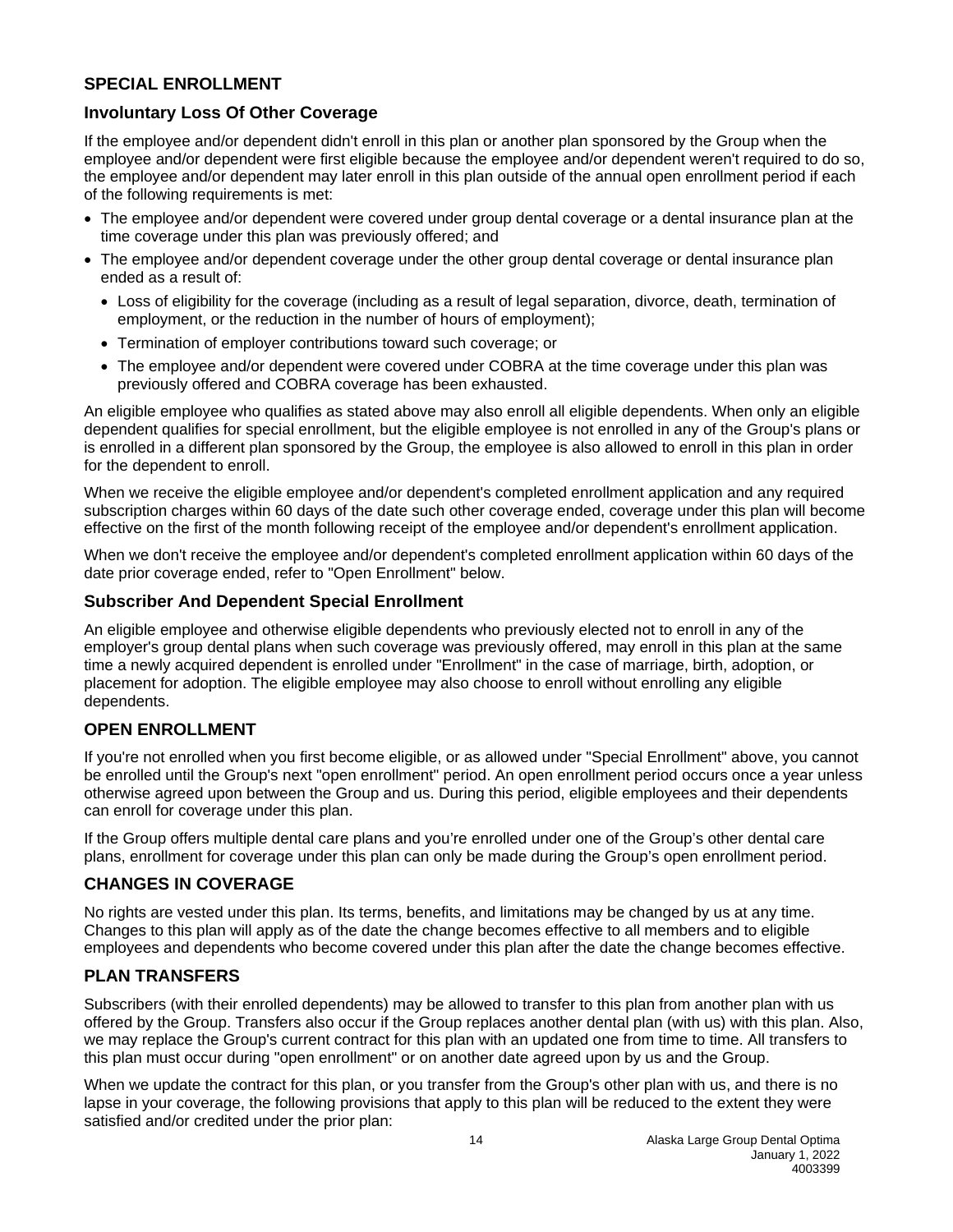- Calendar year deductible
- Benefit maximums
- Lifetime maximums

In the event an employee enrolls for coverage under a different dental plan also offered by the Group, enrollment for coverage under this plan can only be made during the Group's next open enrollment period.

This provision doesn't apply to transfers from plans not offered by us.

# <span id="page-18-0"></span>**WHEN WILL MY COVERAGE END?**

# <span id="page-18-1"></span>**EVENTS THAT END COVERAGE**

Coverage will end without notice on the last day of the month in which one of these events occurs:

- For the subscriber and dependents when any of the following occur:
	- The Group Contract is terminated.
	- The next monthly subscription charge isn't paid when due or within the grace period.
	- The subscriber dies or is otherwise no longer eligible as a subscriber.
	- In the case of a collectively bargained plan, the employer fails to meet the terms of an applicable collective bargaining agreement or to employ employees covered by a collective bargaining agreement.
- For a spouse when his or her marriage to the subscriber is annulled, or when he or she becomes legally separated or divorced from the subscriber
- For a child when he or she no longer meets the requirements for dependent coverage shown in the "Who Is Eligible For Coverage?" section
- For a grandchild of the subscriber or spouse when his or her parent is no longer enrolled in the plan or no longer meets the requirements for dependent coverage shown in the "Who Is Eligible For Coverage?" section
- For fraud or intentional misrepresentation of material fact under the terms of the coverage by the subscriber or the subscriber's dependents

The subscriber must promptly notify the Group when an enrolled family member is no longer eligible to be enrolled as a dependent under this plan. The Group must give us written notice of a member's termination within 30 days of the date the Group is notified of such event.

# <span id="page-18-2"></span>**CONTRACT TERMINATION**

No rights are vested under this plan. Termination of the Group Contract for this plan completely ends all members' coverage and all our obligations.

The Group Contract will automatically be terminated if subscription charges or contributions aren't paid when due; coverage will end on the last day for which payment was made. This plan may also terminate as indicated below.

**The Group** may terminate the Group Contract:

- Effective on any subscription charge due date with 45 days' advance written notice to us.
- By rejecting in writing the contract changes we make after the initial term. The written rejection must reach us at least 15 days before the changes are to start. The Group Contract will end on the last date for which subscription charges were paid.

We may terminate the Group Contract, **upon 45 days advance written notice to the Group if**:

- The Group has performed an act or practice that constitutes fraud or made an intentional misrepresentation of material fact under the terms of the coverage
- The Group has failed to comply with a material plan provision relating to minimum participation or employer contribution requirements
- In the case of a network plan, the Group no longer has any members who reside or work in Alaska or Washington
- In the case of a plan that is made available only through a bona fide association, the employer's membership in the association ceases and coverage is terminated uniformly without regard to a member's health
- We discontinue offering a particular type of dental care plan in the group market providing: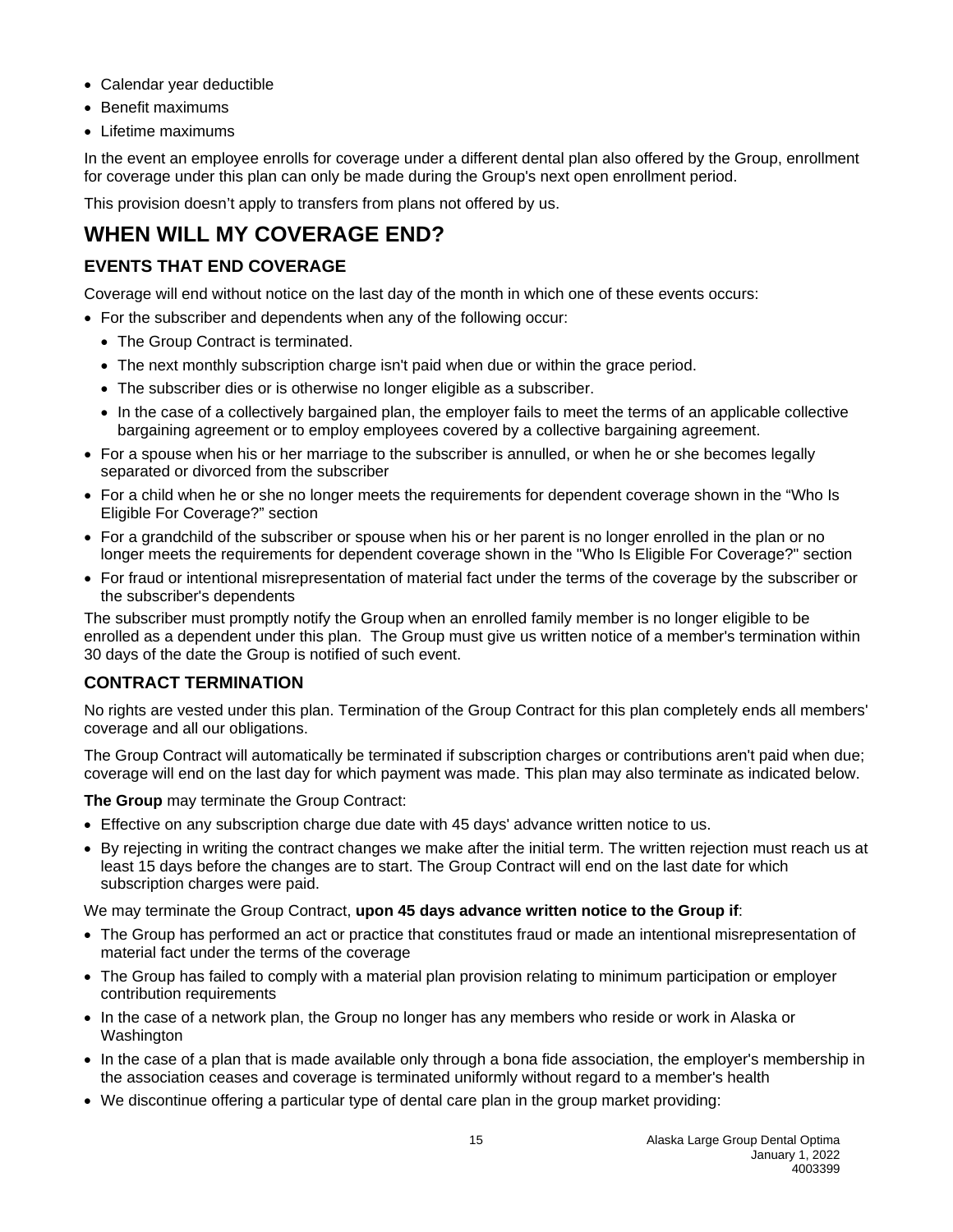- We furnish written notice of the decision to discontinue coverage to the director and to the insurance regulatory official in each state in which we're licensed at least 45 days before notice is given to the affected groups and members as described above
- We offer each group who is provided the particular type of dental plan the option to purchase another dental care plan currently being offered by us to groups in the same market in that state
- We act uniformly without regard to the claims experience of those groups, or to any health status factor of a member or a prospective member who may become eligible for coverage
- We discontinue offering and renewing all dental plans in the group market providing:
	- We furnish written notice of the decision to discontinue coverage to the director and to the insurance regulatory official in each state in which we're licensed at least 45 days before the notice is given to the affected groups and members as described above
	- We don't issue a dental plan in the group market in the applicable states for 5 years from the date the last group dental plan was discontinued

# <span id="page-19-0"></span>**HOW DO I CONTINUE COVERAGE?**

# <span id="page-19-1"></span>**CONTINUED ELIGIBILITY FOR A DISABLED CHILD**

Coverage may continue beyond the limiting age shown in "Dependent Eligibility" for a dependent child who cannot support himself or herself because of a developmental or physical disability. The child will continue to be eligible if all the following are met:

- The child became disabled before reaching the limiting age.
- The child is incapable of self-sustaining employment by reason of developmental disability or physical handicap and is chiefly dependent upon the subscriber for support and maintenance.
- The subscriber remains covered under this plan.
- The child's subscription charges, if any, continue to be paid.
- Within 31 days of the child reaching the limiting age, the subscriber furnishes us with a Request for Certification of Handicapped Dependent form. We must approve the request for certification for coverage to continue.
- The subscriber provides us with proof of the child's disability and dependent status when we request it. We won't ask for proof more often than once a year after the 2-year period following the child's attainment of the limiting age.

# <span id="page-19-2"></span>**LEAVE OF ABSENCE**

Coverage for a subscriber and enrolled dependents may be continued for up to 90 days when the Group grants the subscriber a leave of absence and subscription charges continue to be paid.

The 90-day leave of absence period counts toward the maximum COBRA continuation period, except as prohibited by the Family and Medical Leave Act of 1993.

# <span id="page-19-3"></span>**CONTINUATION UNDER USERRA**

The Uniformed Services Employment And Reemployment Rights Act (USERRA) protects the job rights (including enrollment rights on employer-provided health care coverage) of individuals who voluntarily or involuntarily leave employment positions to undertake military service. If you leave your job to perform military service, you have the right to elect to continue existing employer-based health plan coverage for you and your dependents for up to 24 months while in the military. Even if you don't elect to continue coverage during your military service, you have the right to be reinstated in your employer's health plan when you are re-employed, generally without any waiting periods or exclusions (e.g. pre-existing condition exclusions) except for service-connected illnesses or injuries.

Contact your employer for information on USERRA rights and requirements. You may also contact the U.S. Department of Labor at 1-866-4-USA-DOL or visit its web site at **www.dol.gov/vets**. An online guide to USERRA can be viewed at **www.dol.gov/elaws/userra.htm**.

# <span id="page-19-4"></span>**COBRA**

When group coverage is lost because of a "qualifying event" shown below, federal laws and regulations known as "COBRA" require the Group to offer qualified members an election to continue their group coverage for a limited time. Under COBRA, a qualified member must apply for COBRA coverage within a certain time period and may also have to pay the subscription charges for it.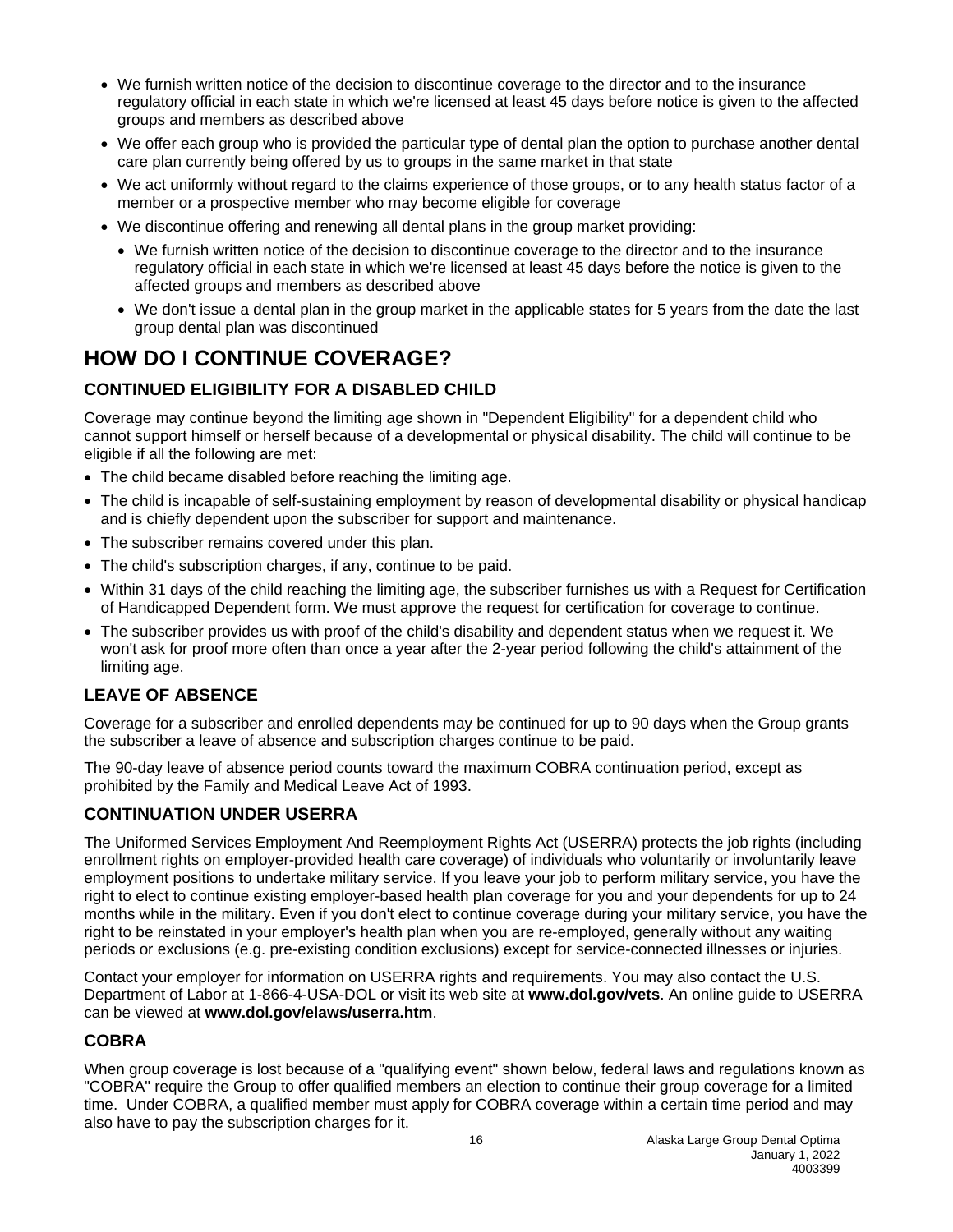At the Group's request, we'll provide qualified members with COBRA coverage under this plan when COBRA's enrollment and payment requirements are met. But, coverage is provided only to the extent that COBRA requires and is subject to the other terms and limitations of this plan. Members' rights to this coverage may be affected by the Group's failure to abide by the terms of its contract with us. The Group, **not Us**, is responsible for all notifications and other duties assigned by COBRA to the "plan administrator" within COBRA's time limits.

The following summary of COBRA coverage is taken from COBRA. Members' rights to this coverage and obligations under COBRA automatically change with further amendments of COBRA by Congress or interpretations of COBRA by the courts and federal regulatory agencies.

# **Qualifying Events and Length of Coverage**

Please contact the Group immediately when one of the qualifying events highlighted below occurs. The continuation periods listed extend from the date of the qualifying event.

**Please Note:** Covered domestic partners and their children have the same rights to COBRA coverage as covered spouses and their children.

- The Group must offer the subscriber and covered dependents an election to continue coverage for up to 18 consecutive months if their coverage is lost because of 1 of 2 qualifying events:
	- **The subscriber's work hours are reduced.**
	- **The subscriber's employment terminates, except for discharge due to actions defined by the Group as gross misconduct.**

However, if one of the events listed above follows the covered employee's entitlement to Medicare by less than 18 months, the Group must offer the covered spouse and children an election to continue coverage for up to 36 months starting from the date of the Medicare entitlement. This happens only if the event would've caused a similar dependent who wasn't on COBRA coverage to lose coverage under this plan.

- COBRA coverage can be extended if a member who lost coverage due to a reduction in hours or termination of employment is determined to be disabled under Title II (OASDI) or Title XVI (SSI) of the Social Security Act at any time during the first 60 days of COBRA coverage. In such cases, all family members who elected COBRA may continue coverage for up to a total of 29 consecutive months from the date of the reduction in hours or termination.
- The Group must offer the covered spouse or children an election to continue coverage for up to 36 consecutive months if their coverage is lost because of 1 of 4 qualifying events:
	- **The subscriber dies.**
	- **The subscriber and spouse legally separate or divorce.**
	- **The subscriber becomes entitled to Medicare.**
	- **A child loses eligibility for dependent coverage.**

In addition, the occurrence of one of these events during the 18-month period described above can extend that period for a continuing dependent. However, extended COBRA coverage is available only when the event would have caused a similar dependent who was not on COBRA coverage to lose coverage under this plan.

# **Conditions of COBRA Coverage**

For COBRA coverage to become effective, all of the requirements below must be met:

# **You Must Give Notice Of Some Qualifying Events**

The plan will offer COBRA coverage only after the Group receives timely notice that a qualifying event has occurred.

The subscriber or affected dependent must notify the Group in the event of a divorce, legal separation, child's loss of eligibility as a dependent, or any second qualifying event which occurs within the 18-month period as described in "Qualifying Events And Lengths Of Coverage." The subscriber or affected dependent must also notify the Group if the Social Security Administration determines that the subscriber or dependent was disabled on any of the first 60 days of COBRA coverage. You also have the right to appoint someone to give the Group this notice for you.

**If the required notice isn't given or is late, the qualified member loses the right to COBRA coverage.** Except as described below for disability notices, the subscriber or affected dependent has 60 days in which to give notice to the Group. The notice period starts on the date shown below.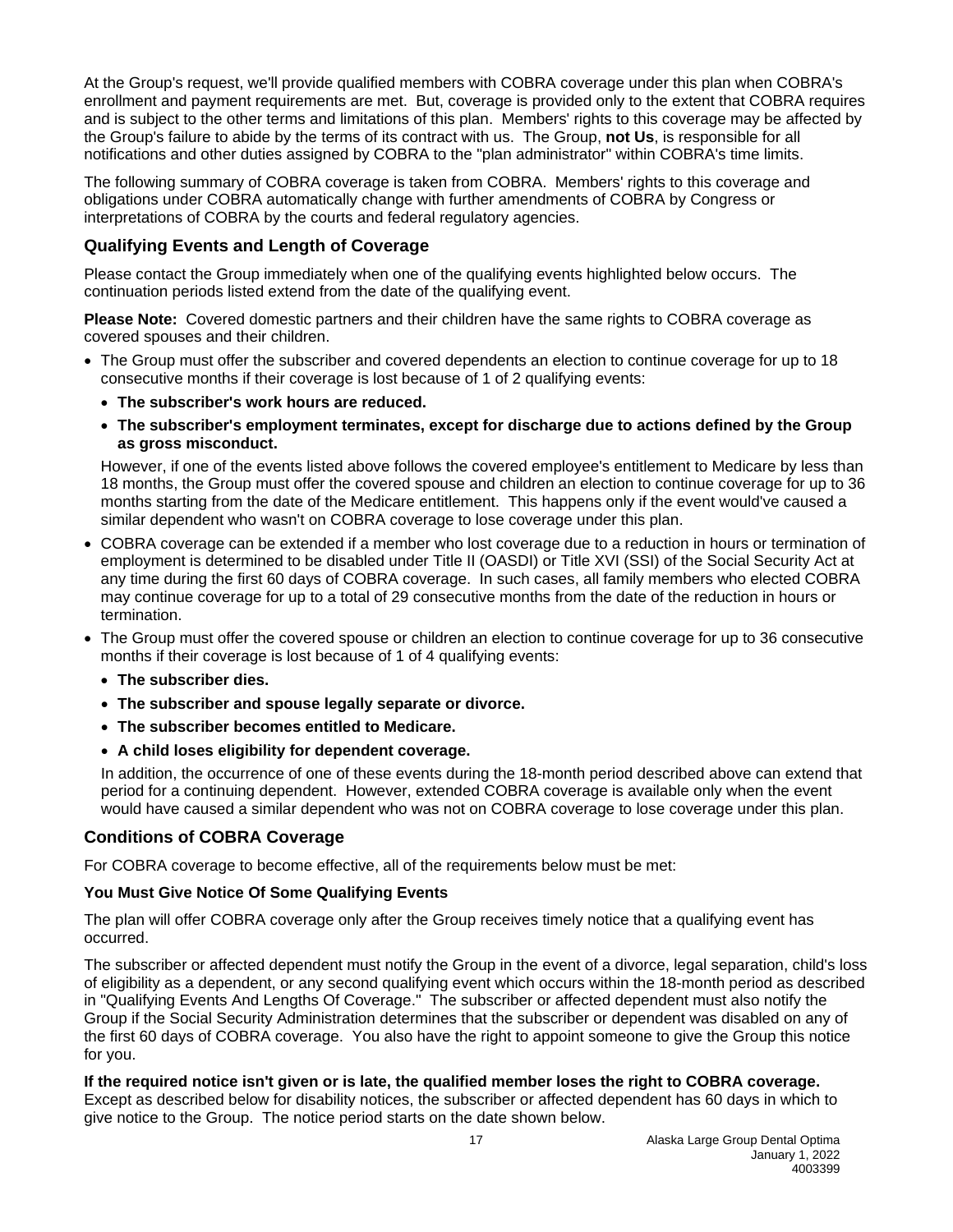• For determinations of disability, the notice period starts on the **later** of: 1) the date of the subscriber's termination or reduction in hours; 2) the date qualified member would lose coverage as the result of one of these events; or 3) date of the disability determination. **Please note: Determinations that a qualified member is disabled must be given to the Group before the 18-month continuation period ends. This means that the subscriber or qualified member might not have the full 60 days in which to give the notice.** Please include a copy of the determination with your notice to the Group.

Note: The subscriber or affected dependent must also notify the Group if a qualified member is deemed by the Social Security Administration to no longer be disabled. See "When COBRA Coverage Ends."

• For the other events above, the 60-day notice period starts on the **later** of: 1) the date of the qualifying event, or 2) the date the qualified member would lose coverage as a result of the event.

#### **Important Note: The Group must tell you where to direct your notice and any other procedures that you must follow. If the Group informs you of its notice procedures after the notice period start date above for your qualifying event, the notice period will not start until the date you are informed by the Group.**

The Group must notify qualified members of their rights under COBRA. If the Group has named a third party as its plan administrator, the plan administrator is responsible to notify members on behalf of the group. In such cases, the Group has 30 days in which to notify its plan administrator of a subscriber's termination of employment, reduction in hours, death or Medicare entitlement. The plan administrator then has 14 days after it receives notice of a qualifying event from the Group (or from a qualified member as stated above) in which to notify qualified members of their COBRA rights.

If the Group itself is the plan administrator, it has more than 14 days in which to give notice for certain qualifying events. The Group must furnish the notice required because of a subscriber's termination of employment, reduction in hours, death or Medicare entitlement no later than 44 days after the **later** of 1) the date of the qualifying event, or 2) the date coverage would end in the absence of COBRA. For all other qualifying events, the 14-day notice time limit applies.

# **You Must Enroll And Pay On Time**

• You must elect COBRA coverage no more than 60 days after the **later** of 1) the date coverage was to end because of the qualifying event, or 2) the date you were notified of your right to elect COBRA coverage. You may be eligible for a second COBRA election period if you qualify under section 201 of the Federal Trade Act of 2002. Please contact the Group or your bargaining representative for more information if you believe this may apply to you.

Each qualified member will have an independent right to elect COBRA coverage. Subscribers may elect COBRA coverage on behalf of their spouses, and parents may elect COBRA coverage on behalf of their children.

If you are not notified of your right to elect COBRA coverage within the time limits above, you must elect COBRA coverage no more than 60 days after the date coverage was to end because of the qualifying event in order for COBRA coverage to become effective under this plan. If you are not notified of your right to elect COBRA coverage within the time limit, and you don't elect COBRA coverage within 60 days after the date coverage ends, we won't be obligated to provide COBRA benefits under this plan. The Group will assume full financial responsibility for payment of any COBRA benefits to which you may be entitled.

- You must send your first subscription charge payment to the Group no more than 45 days after the date you elected COBRA coverage.
- Subsequent subscription charges must be paid to the Group and submitted to us with the Group's regular monthly billings.

# **Adding Family Members**

Eligible family members may be added after the continuation period begins, but only as allowed under "Special Enrollment" or "Open Enrollment" in the "When Does Coverage Begin?" section. With one exception, family members added after COBRA begins aren't eligible for further coverage if they later have a qualifying event or if they are determined to be disabled as described under "Qualifying Events And Lengths Of Coverage" earlier in this COBRA section. The exception is that a child born to or placed for adoption with a covered employee while the covered employee is on COBRA has the same COBRA rights as family members on coverage at the time of the original qualifying event. The child will be covered for the duration of the covered employee's initial 18-month COBRA period, unless a second qualifying event occurs which extends the child's coverage. COBRA coverage is subject to all other terms and limitations of this plan.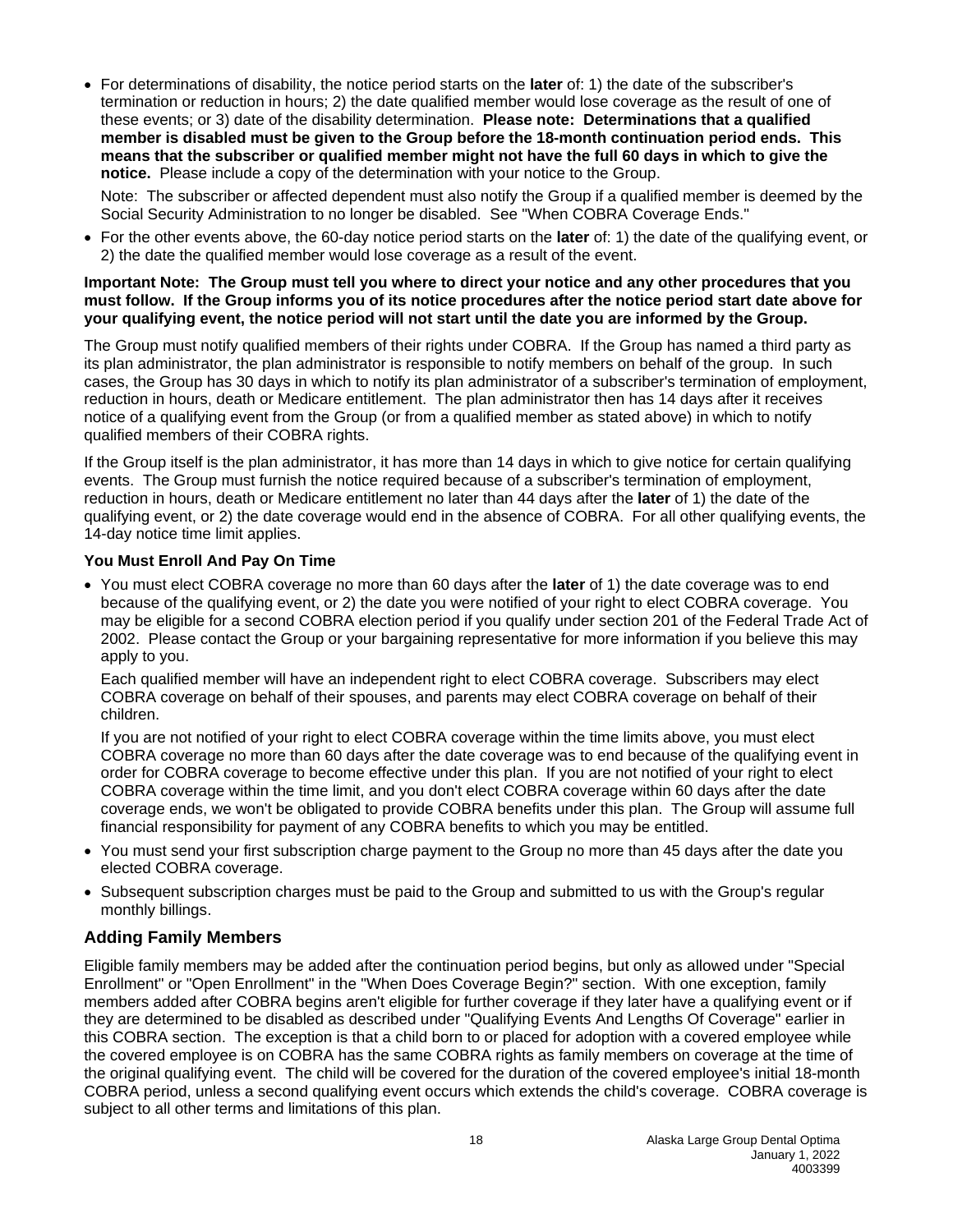# **Keep The Group Informed Of Address Changes**

In order to protect your rights under COBRA, you should keep the Group informed of any address changes. It's a good idea to keep a copy, for your records, of any notices you send to the Group.

# **When COBRA Coverage Ends**

COBRA coverage will end on the last day for which subscription charges have been paid in the monthly period in which the first of the following occurs:

- The applicable continuation period expires.
- The next monthly subscription charge isn't paid when due or within the 30-day COBRA grace period.
- When coverage is extended from 18 to 29 months due to disability (see "Qualifying Events And Lengths Of Coverage" in this section), COBRA coverage beyond 18 months ends if there's a final determination that a qualified member is no longer disabled under the Social Security Act. However, coverage won't end on the date shown above, but on the last day for which subscription charges have been paid in the first month that begins more than 30 days after the date of the determination. The subscriber or affected dependent must provide the Group with a copy of the Social Security Administration's determination within 30 days after the **later** of: 1) the date of the determination, or 2) the date on which the subscriber or affected dependent was informed that this notice should be provided and given procedures to follow.
- You become covered under another group dental care plan after the date you elect COBRA coverage. However, if the new plan contains an exclusion or limitation for a pre-existing condition, coverage doesn't end for this reason until the exclusion or limitation no longer applies.
- You become entitled to Medicare after the date you elect COBRA coverage.
- The Group ceases to offer group health care coverage to any employee.

However, even if one of the events above hasn't occurred, COBRA coverage **under this plan** will end on the date that the contract between the Group and us is terminated.

# **If You Have Questions**

Questions about your plan or your rights under COBRA should be addressed to the plan contacts provided by the Group. For more information about your rights under ERISA, COBRA, the Health Insurance Portability and Accountability Act (HIPAA), and other laws affecting group health plans, contact the nearest Regional or District Office of the U.S. Department of Labor's Employee Benefits Security Administration (EBSA) in your area or visit the EBSA web site at **www.dol.gov/ebsa**. Addresses and phone numbers of Regional and District EBSA Offices are available through EBSA's web site.

# <span id="page-22-0"></span>**HOW DO I FILE A CLAIM?**

Many providers will submit their bills to us directly. However, if you need to submit a claim to us, follow these simple steps:

# **Step 1**

Complete a Subscriber Claim Form. A separate Subscriber Claim Form is necessary for each patient and each provider. Subscriber Claim Forms are available from us.

# **Step 2**

Attach the itemized bill. The itemized bill must contain all of the following information.

- Names of the subscriber and the member who incurred the expense
- Identification numbers for both the subscriber and the Group (these are shown on the subscriber's identification card)
- Name, address, and IRS tax identification number of the provider
- Information about other insurance coverage
- American Dental Association (ADA) Current Dental Terminology (CDT) procedure codes for each service
- Dates of service and itemized charges for each service rendered
- If the services rendered are for treatment of an accidental injury, the date, time, location, and a brief description of the accident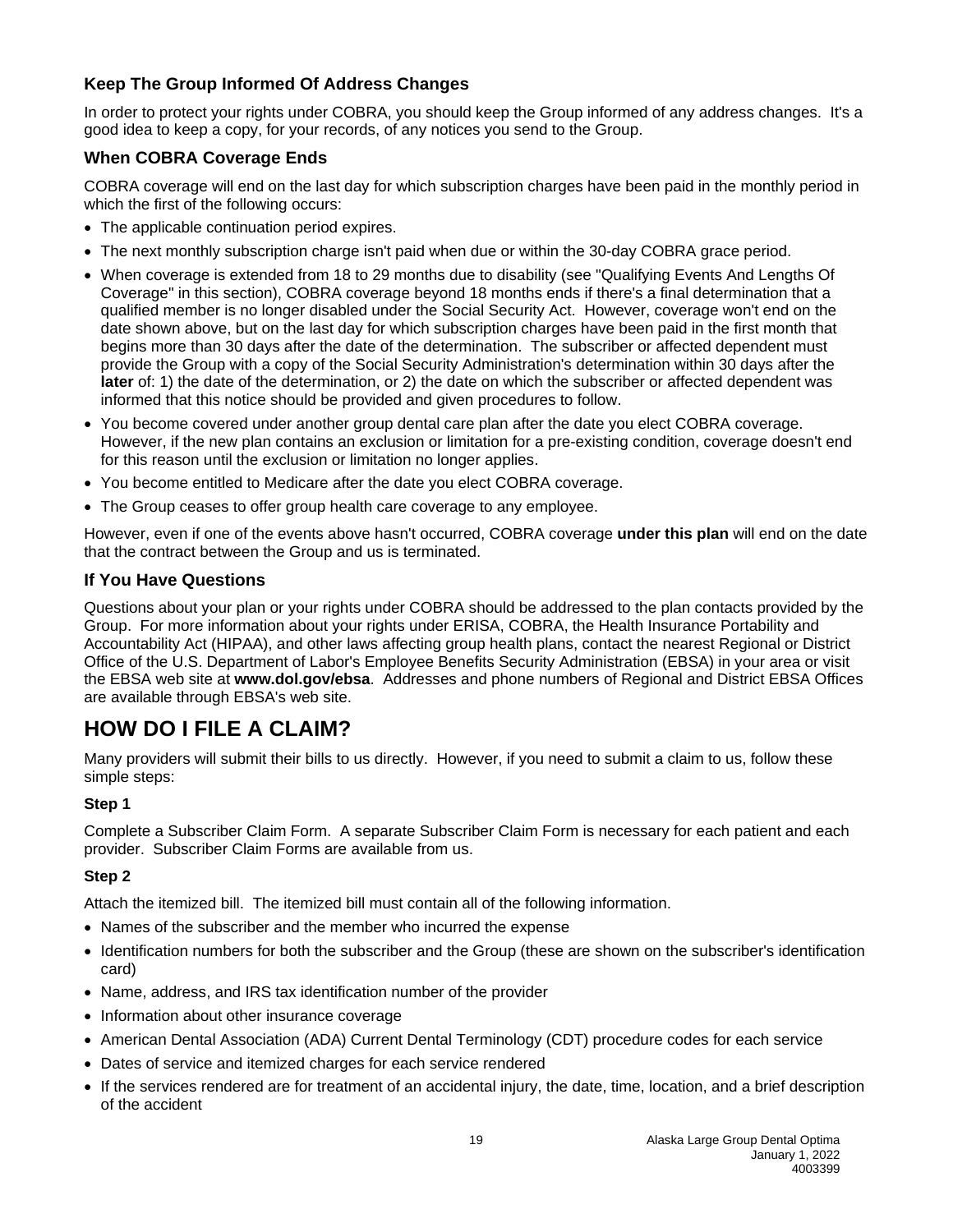# **Step 3**

If you're also covered by Medicare, and Medicare is primary, you must attach a copy of the "Explanation of Medicare Benefits."

# **Step 4**

Check that all required information is complete. Bills received won't be considered to be claims until all necessary information is included.

# **Step 5**

Sign the Subscriber Claim Form in the space provided.

# **Step 6**

Mail your claims to the address listed inside the front cover of this booklet

You should submit all claims within 90 days of the start of service or within 30 days after the service is completed. We must receive claims:

- Within 365 days of discharge for hospital or other medical facility expenses, or within 365 days of the date on which expenses were incurred for any other services or supplies; or
- For members who have Medicare, within 90 days of the process date shown on the Explanation of Medicare Benefits, whichever is greater.

We won't provide benefits for claims we receive after the later of these 2 dates, nor will we provide benefits for claims which were denied by Medicare because they were received past Medicare's submission deadline.

# **CLAIMS PROCEDURE**

Claims for benefits will be processed under the following time frames:

- If the claim includes all of the information we need to process the claim, we will process it within 30 calendar days of receipt.
- If we need more information to process the claim, we will tell you or the provider who submitted the claim that we need more information. We will make that request within 30 calendar days of receipt.
- Once we receive the additional information, we will process your claim within 30 calendar days from the date we initially received the claim or 15 calendar days after we receive the information, whichever period is longer.

If we do not pay the claim or provide notice within the time frames stated above, interest shall accrue at a rate of 15% annually. Interest will not be paid if the amount of interest is \$1 or less.

When we process your claim, we will send a written notice explaining how the claim was processed. If the claim is denied in whole or in part, we will send a written notice that states the reason for the denial, and information on how to request an appeal of that decision.

At any time, you have the right to appoint someone to pursue the claim on your behalf. This can be a doctor, lawyer, or a friend or relative. You must notify us in writing and give us the name, address, and telephone number where your appointee can be reached.

If a claim for benefits or an appeal is denied or ignored, in whole or in part, or not processed within the time shown in these claims procedures, you may have the right to file suit in a state or federal court.

# **Care Received Outside the United States**

When you submit a claim for care you received outside the United States, please include whenever possible: a detailed description, in English, of the dental services received; the names and credentials of the treating providers, and dental records or chart notes.

To process your foreign claim, we will convert the foreign currency amount on the claim into US dollars for claims processing. We use a national currency converter (available at www.oanda.com) as follows:

• For professional outpatient services and other care with single dates of service, we use the exchange rate on the date of service.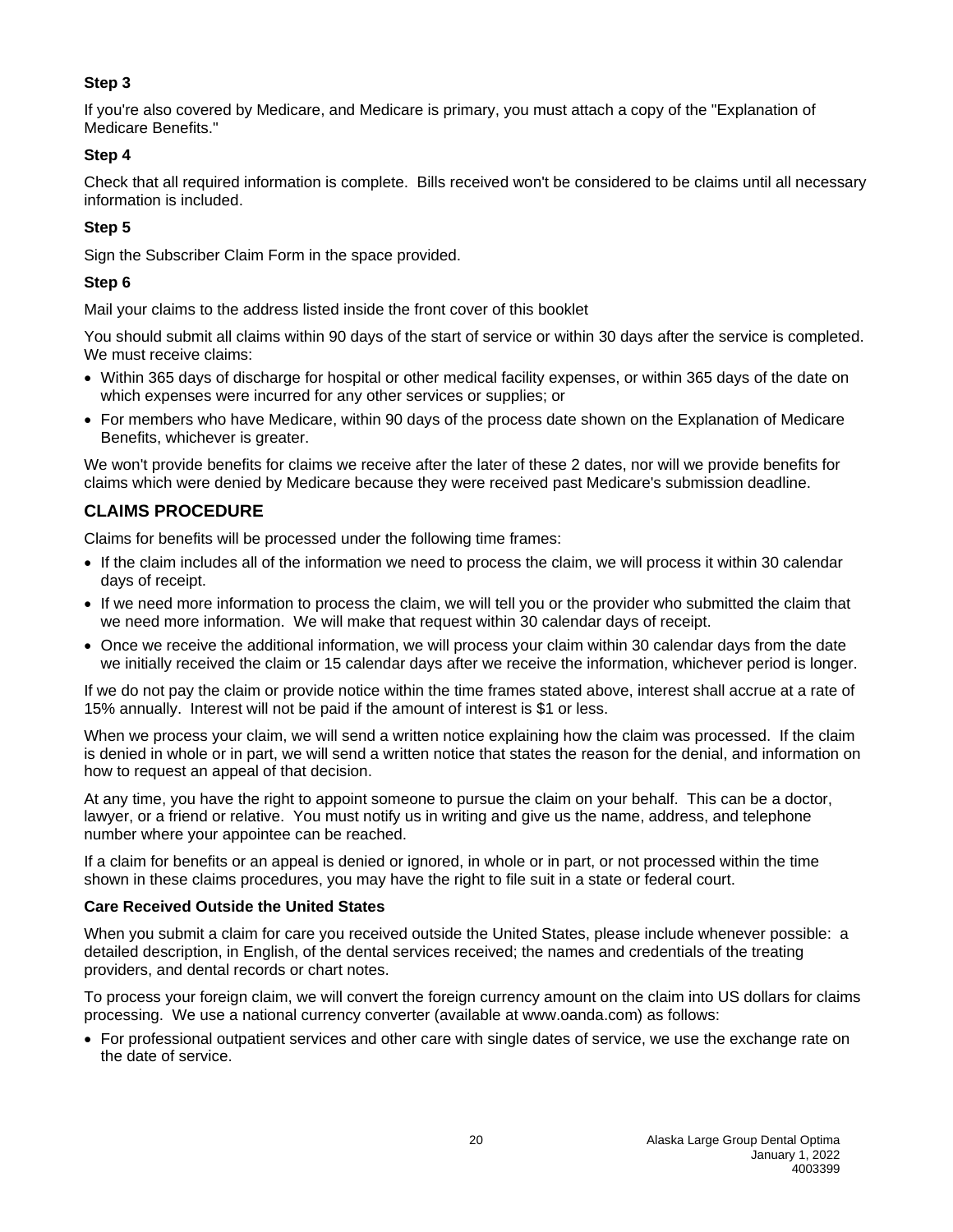# <span id="page-24-0"></span>**COMPLAINTS AND APPEALS**

We know healthcare doesn't always work perfectly. Our goal is to listen, take care of you, and make it simple. If it does not go the way you expect, you have two options:

- Complaints you can contact customer service if you have a complaint, we may ask you to send the details in writing. We will send a written response within 30 days.
- Appeals is a request to review specific decisions we have made
- You can appeal the following adverse benefit determinations (see *Definitions):*
- Benefits or charges were not applied correctly
- A decision regarding your eligibility to enroll or stay in the plan, including rescissions
- A decision by the plan that services were experimental, investigative, or not medically necessary

# **HOW TO SUBMIT AN APPEAL**

After you are notified of an adverse benefit determination, and you disagree with that decision, you have the right to ask the plan to review that adverse benefit determination through a formal, internal appeals process. This plan's appeals process will comply with any requirements as necessary under federal laws and regulation

You can appeal yourself or choose someone, including your doctor or dentist, to appeal on your behalf. If you choose someone else, complete an Authorization for Appeals form located on **premera.com**. We cannot release your information without this form.

**Internal appeal** People who were not part of the initial decision will review your appeal. Medical or dental review denials will be reviewed by a medical or dental specialist. We must receive your internal appeal request within 180 days of the date you were notified of our initial decision. You can request an extension of the 180-day deadline by sending us a written request that includes the reason why you believe an extension should be granted.

# **WHO CAN APPEAL?**

You can appeal yourself or choose someone, including your doctor or dentist, to appeal on your behalf. If you choose someone else, complete an Authorization for Appeals form located on **premera.com**. We can't release your information without this form.

#### **HOW TO APPEAL**

You can call Customer Service or you can write to us at the address listed inside the front cover of this book. By sending your appeal in writing, you can provide more details about your appeal. This may include chart notes, medical or dental records or a letter from your doctor. Within 3 working days, we will confirm in writing that we have your request.

If you need help filing an appeal, or would like a copy of the appeals process, please call Customer Service. You can also get a description of the appeals process by visiting our website.

If you would like to review the information used for your appeal, please contact Customer Service. The information will be sent as soon as possible and free of charge.

# **WHAT HAPPENS WHEN YOU HAVE ONGOING CARE**

Ongoing care is continuous treatment you are currently receiving.

If you appeal a decision that affects ongoing care because we've determined the care is not or no longer medically or dentally necessary, benefits will not change during the appeal period. Your benefits during the appeal period should not be taken as a change of the initial denial. If our decision is upheld, you must repay all amounts we paid for ongoing care during the appeal review.

# **WHAT HAPPENS WHEN IT'S URGENT**

If your condition is urgent, we will handle your appeal in an expedited (fast) manner. Examples of urgent situation are:

• Your life or health is in serious danger or you are in pain that you cannot bear, as determined by our medical or dental specialist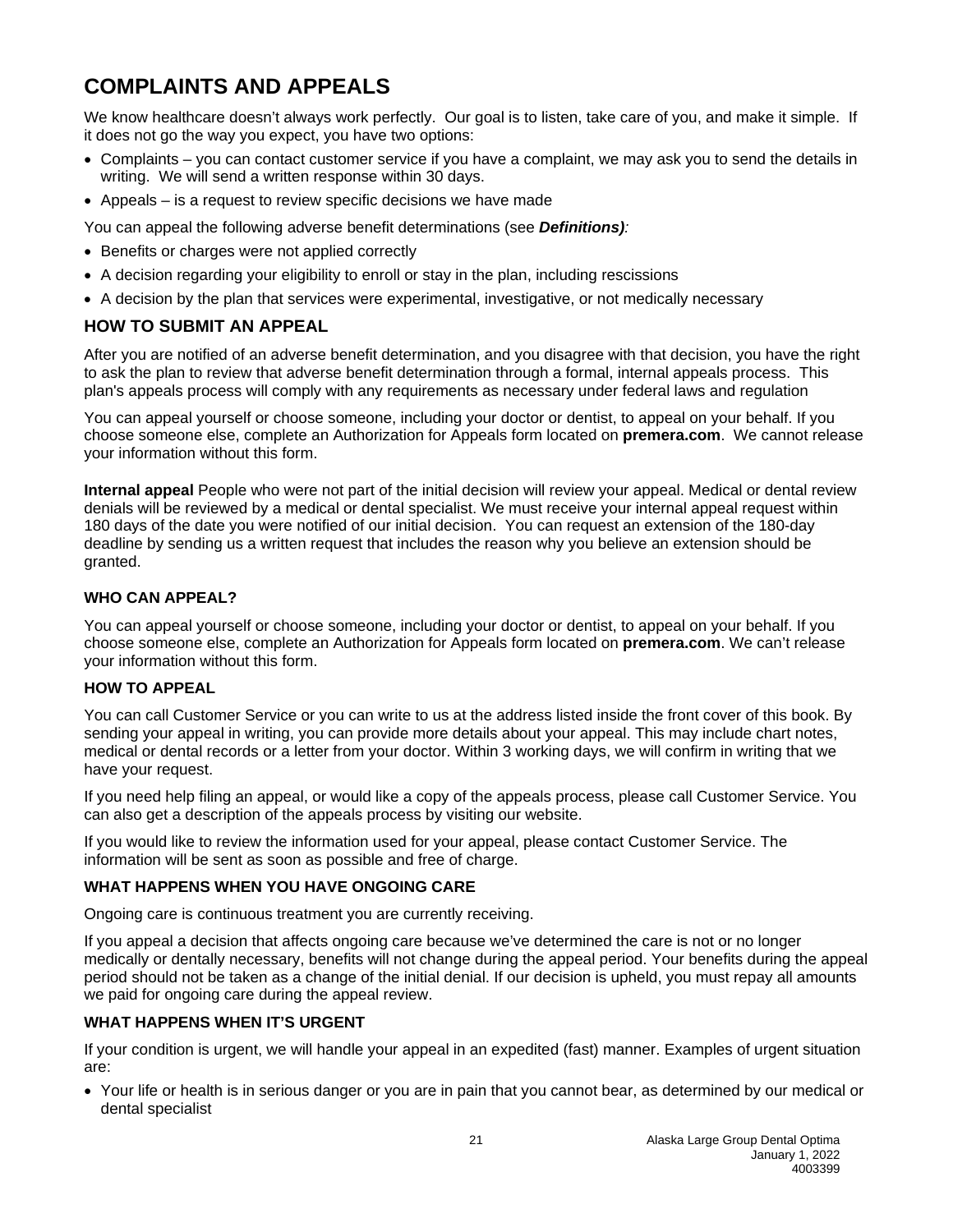• You are inpatient or receiving emergency care

If your situation is urgent, you may ask for an expedited external appeal at the same time you request an expedited internal appeal.

Urgent appeals are only available for services you are currently receiving or have not yet received.

# **WHAT HAPPENS NEXT**

Your appeal is reviewed and a decision is provided within the time limits below

| Type of appeal           | When to expect notification of a decision                                                               |
|--------------------------|---------------------------------------------------------------------------------------------------------|
| <b>Expedited appeals</b> | No later than 72 hours. We will call, fax, or email you with the<br>decision, and follow up in writing. |
| <b>Other Appeals</b>     | Within 30 days                                                                                          |

If we stand by our first decision or we do not follow the process above you can request an external appeal. External appeal is available only for decisions involving a judgment as to the medical or dental necessity, appropriateness, health care setting, level of care, or effectiveness of the service or treatment you received.

# **EXTERNAL APPEAL**

External appeals will be done by an Independent Review Organization (IRO). There is no cost to you for an external appeal.

- We will send you an external appeal request form authorizing the release of your medical records to an IRO with the written decision of your internal appeal. You may also write to us directly to request an external appeal.
- You must file your request for external review with the Alaska Division of Insurance within 180 days of the date you got our internal appeal letter. You can request an extension of the 180-day deadline by sending the Alaska Division of Insurance a written request that includes the reason why you believe an extension should be granted. You must include the signed external appeal form you received from us. You may also include medical or dental records and other information.
- The Alaska Division of Insurance will provide your request to Premera within one working day. Premera will complete a preliminary review within five working days to determine whether the request is eligible for external appeal. For urgent external appeals, Premera will complete the preliminary review immediately. Premera will notify you, your authorized representative, and the Alaska Division of Insurance in writing of the results of our preliminary review within one business day after we have completed it.
- If your request is eligible for external appeal, the Alaska Division of Insurance will assign an IRO to review your appeal. We will forward your medical records and other information to the IRO. If you have additional information on your appeal, you may send it to the IRO.
- If the request is not complete, Premera will notify you, your authorized representative, and the Alaska Division of Insurance in writing of what information or materials are needed to make the request complete.
- If the request is not eligible for external appeal, Premera will notify you, your authorized representative, and the Alaska Division of Insurance in writing of the reasons why the request is not eligible for external review. If you do not agree with this decision, you may appeal to the Director of the Alaska Division of Insurance.

If you have questions about a denial of a claim or your appeal rights, you may call Customer Service at the number listed on your Premera ID card Contact the Alaska Division of Insurance at any time during this process if you have any concerns or need help filing an appeal.

# **Alaska Division of Insurance**

550 W 7th Ave., Suite 1560 Anchorage, Alaska 99501-3567 1-800-INSURAK (467-8725) (within Alaska) 1-907-269-7900 (outside Alaska) Email: insurance@alaska.gov Online: https://www.commerce.alaska.gov/web/ins/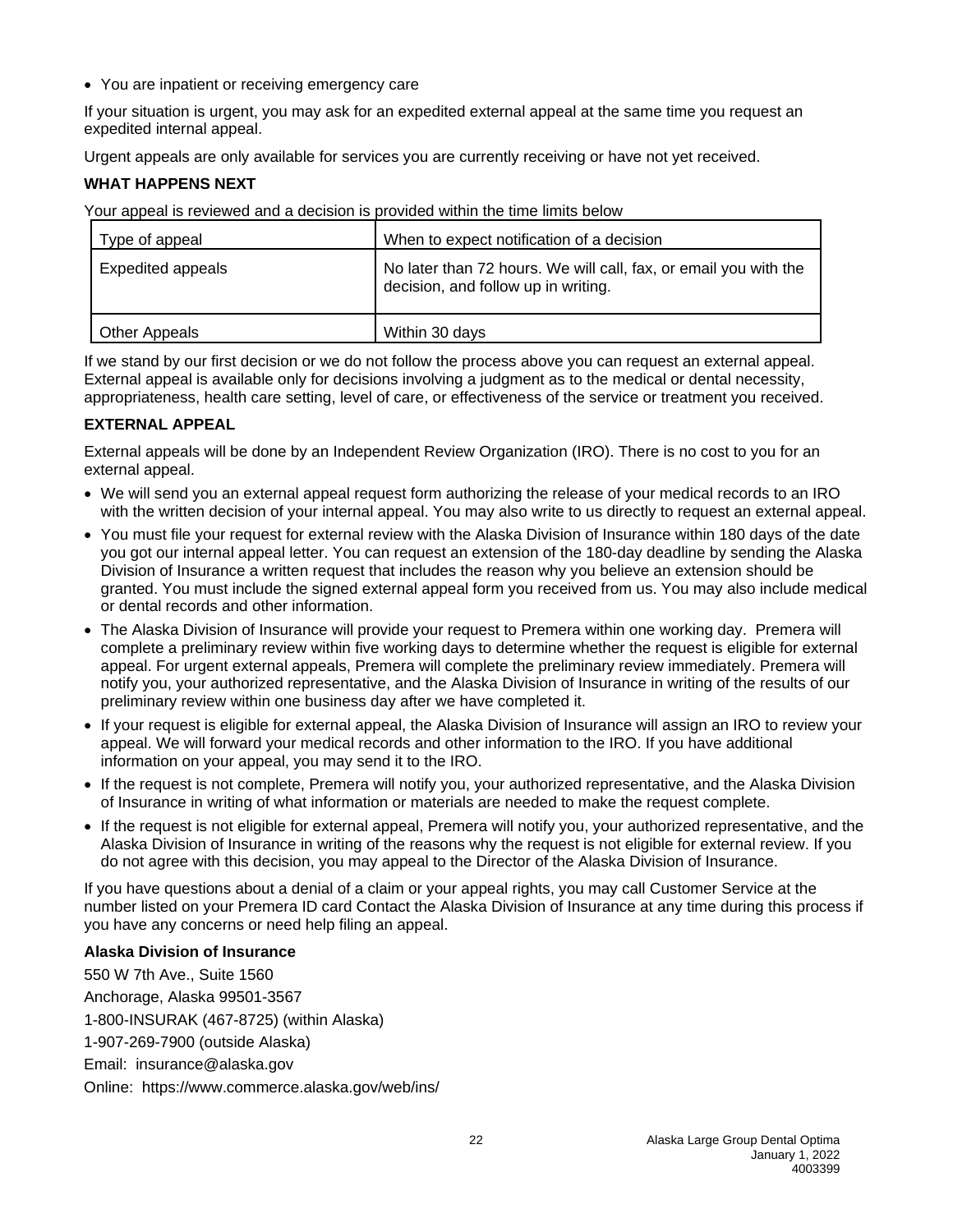# <span id="page-26-0"></span>**OTHER INFORMATION ABOUT THIS PLAN**

This section tells you about how your Group's Contract and this plan are administered. It also includes information about federal and state requirements we must follow and other information we must provide to you.

# **Conformity With The Law**

The Group Contract is issued and delivered in the state of Alaska and is governed by the laws of the state of Alaska, except to the extent pre-empted by federal law. If any provision of the Group Contract or any amendment is deemed to be in conflict with applicable state or federal laws or regulations, upon discovery of such conflict the Group Contract will be administered in conformance with the requirements of such laws and regulations as of their effective date.

#### **Entire Contract**

The entire contract between the Group and us consists of all of the following:

- The contract face page and "Standard Provisions"
- This benefit booklet
- The Group's signed application
- All attachments, endorsements and riders included or issued hereafter

No change to this contract, including any change made by a producer of the Group, will be binding upon us unless it's in writing and approved over the signature of an officer of ours.

#### **Evidence Of Dental Necessity**

We have the right to require proof of dental necessity for any services or supplies you receive before we provide benefits under this plan. You or your dental care providers may submit this proof. No benefits will be available if the proof isn't provided or acceptable to us.

#### **Group As The Agent**

Your Group is your agent for all purposes under this plan and not the agent of Premera Blue Cross Blue Shield of Alaska. Any action taken by your Group will be binding on you.

#### **Intentionally False Or Misleading Statements**

If this plan's benefits are paid in error due to any intentionally false or misleading statements, we'll be entitled to recover these amounts.

If you make any intentionally false or misleading statements on any application or enrollment form that affects your acceptability for coverage, we may, at our option:

- Deny your claim
- Reduce the amount of benefits provided for your claim
- Rescind your coverage under this plan. (Rescind means to cancel coverage back to its effective date as if it had never existed at all).

Finally, intentionally false or misleading statements on any group form required by us, which affect the acceptability of the Group or the risks to be assumed by us, may cause the rescinding of the Group Contract for this plan. Such recoveries will not be sought more than 365 days from the date we discovered, or could have reasonably discovered the intentionally false or misleading statements.

# **Limitations Of Liability**

We're not liable for any of the following:

- Situations such as epidemics or disasters that prevent members from getting the care they need
- The quality of services or supplies received by members, or the regulation of the amounts charged by any provider, since all those who provide care do so as independent contractors
- Providing any type of hospital, medical, dental, vision, or similar care
- Harm that comes to a member while in a provider's care
- Amounts in excess of the actual cost of services and supplies
- Amounts in excess of this plan's maximums. This includes recovery under any claim of breach.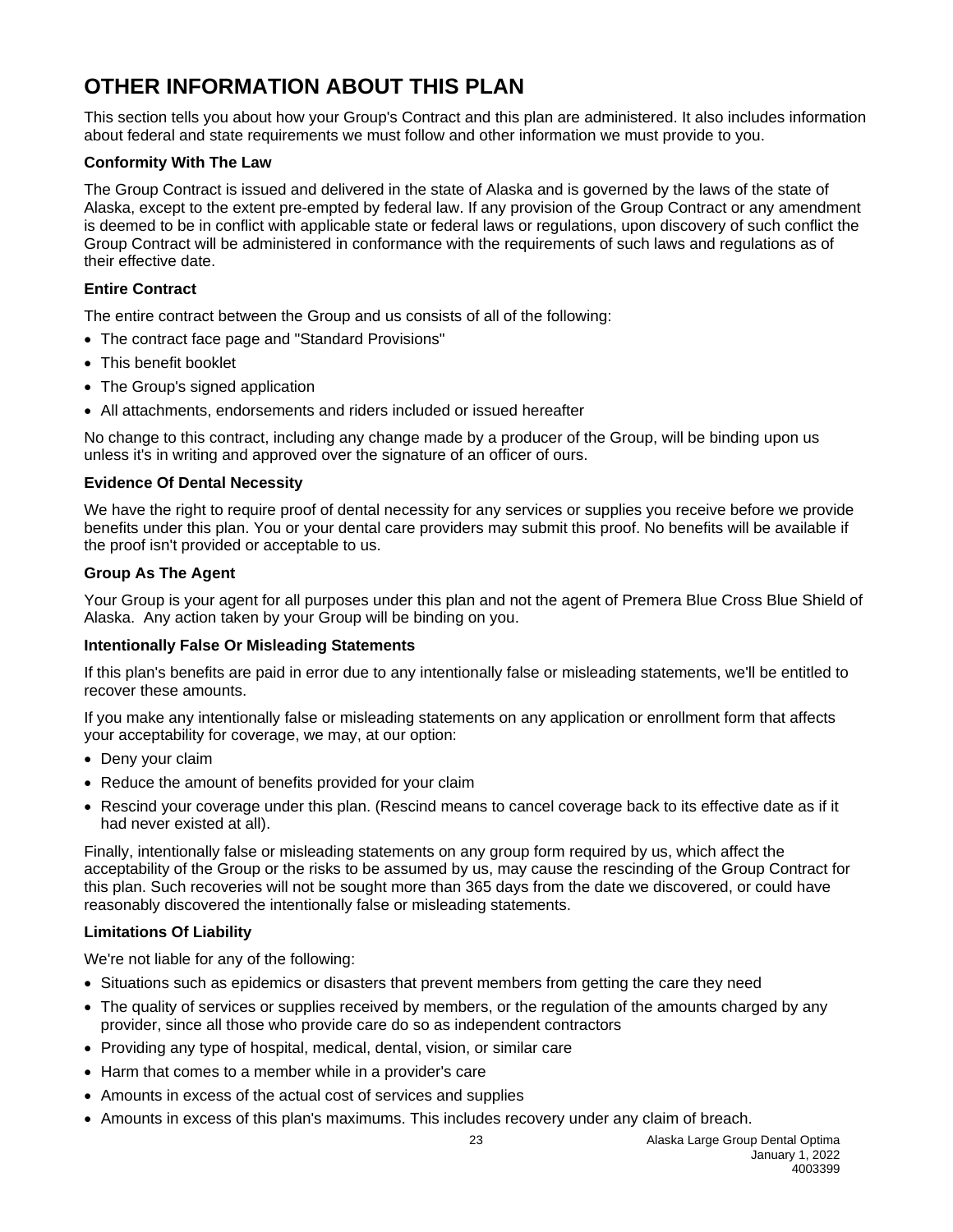• General or special damages including, without limitation, alleged pain, suffering, mental anguish or consequential damages

#### **Member Cooperation**

You're under a duty to cooperate with us in a timely and appropriate manner in our administration of benefits. You're also under a duty to cooperate with us in the event of a lawsuit.

#### **Notice Of Information Use And Disclosure**

We may collect, use or disclose certain information about you. This protected personal information (PPI) may include dental information, or personal data such as your address, telephone number or Social Security number. We may receive this information from or release it to dental care providers, insurance companies or other sources.

This information is collected, used or disclosed for conducting routine business operations such as:

- Underwriting and determining your eligibility for benefits and paying claims
- Coordinating benefits with other dental care plans
- Conducting care management, case management or quality reviews
- Fulfilling other legal obligations that are specified under the Group Contract

This information may also be collected, used or disclosed as required or permitted by law.

To safeguard your privacy, we take care to ensure that your information remains confidential by having a company confidentiality policy and by requiring all employees to sign it.

If a disclosure of PPI isn't related to a routine business function, we remove anything that could be used to easily identify you or we obtain your prior written authorization.

You have the right to request inspection and /or amendment of records retained by us that contain your PPI. Please contact our Customer Service Department and ask that a representative mail a request form to you.

# **Notice Of Other Coverage**

As a condition of receiving benefits under this plan, you must notify us of:

- Any legal action or claim against another party for a condition or injury for which we provide benefits, and the name and address of that party's insurance carrier
- The name and address of any insurance carrier that provides:
	- Personal injury protection (PIP)
	- Underinsured motorist coverage
	- Uninsured motorist coverage
	- Any other insurance under which you are or may be entitled to recover compensation
- The name of any other group or individual insurance plans that cover you

#### **Notices**

Any notice we're required to submit to the Group or subscriber will be considered to be delivered if mailed to the Group or subscriber, at the most recent address appearing on our records. We'll use the date of postmark in determining the date of our notification. If you or your Group is required to submit notice to us, it will be considered delivered on the postmark date or the date we receive it, if not postmarked.

#### **Recovery Of Claims Overpayments**

We have the right to recover amounts we have overpaid in error. Such amounts may be recovered from the subscriber or any other payee, including a provider. Or, such amounts may be deducted from future benefits of the subscriber or any of his or her dependents (even if the original payment wasn't made on that member's behalf) when the future benefits would otherwise have been paid directly to the subscriber or to a provider who doesn't have a contract with us. We will give written notice to the subscriber, or any other payee, including a provider at least 30 calendar days before the insurer seeks recovery of an overpayment. The notice will include how to identify the specific claim and the specific reason for the recovery. You have the right to challenge the recovery of overpayment. Such recoveries will not be sought more than 365 days after adjudication of the original claim.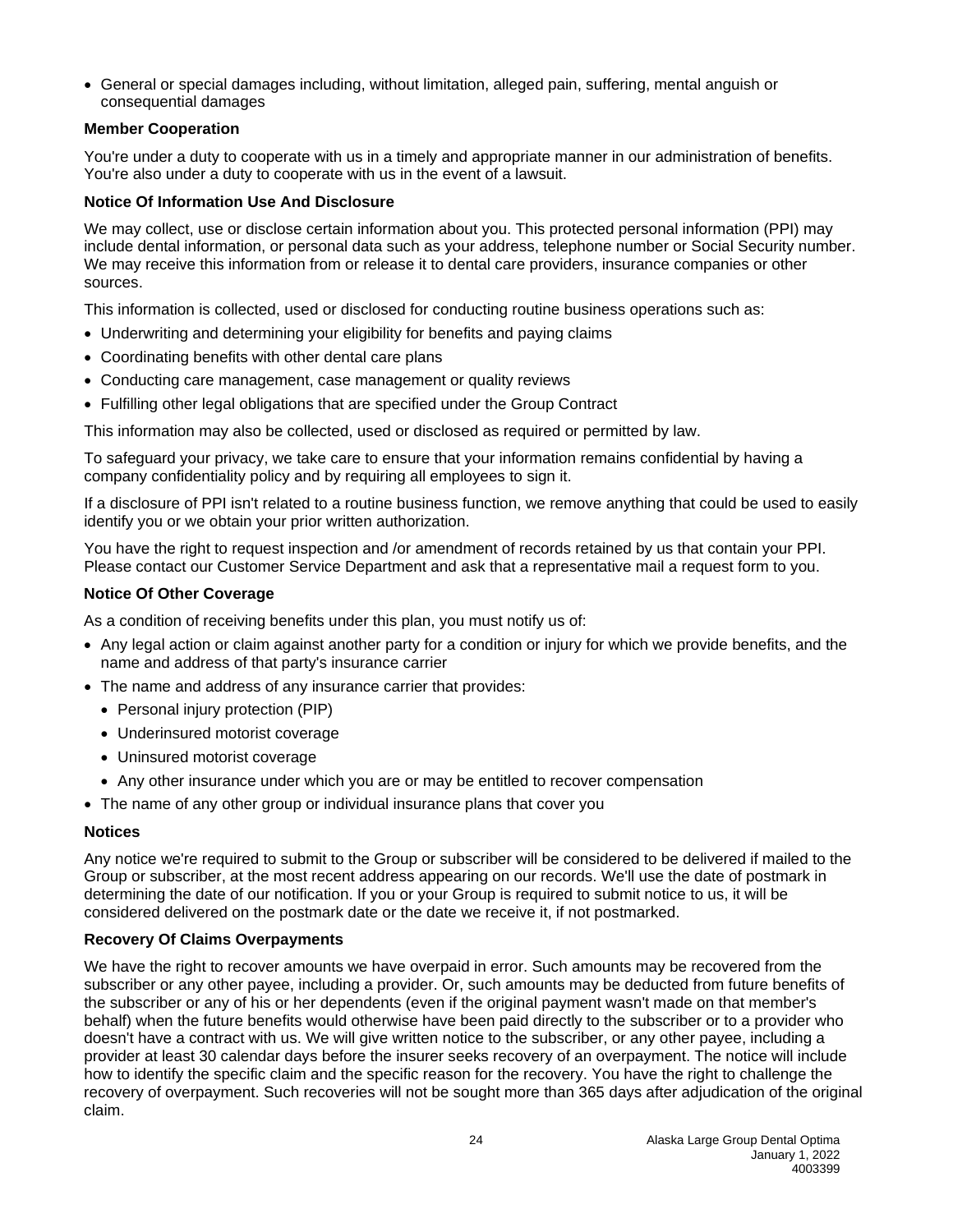# **Right To And Payment Of Benefits**

Benefits of this plan are available only to members. In accordance with the law, we may pay the benefits of this plan to:

- The subscriber
- A provider
- Another health insurance carrier
- The member
- Another party legally entitled under federal or state medical child support laws
- Jointly to any of the above

Payment to any of the above satisfies our obligation as to payment of benefits.

# **Venue**

All suits and legal proceedings, including arbitration proceedings, brought against us by you or anyone claiming any right under this plan must be filed:

- Within 3 years of the date we denied, in writing, the rights or benefits claimed under this plan, or of the completion date of the independent review process if applicable
- In a mutually agreed upon location

# **Workers' Compensation Insurance**

This contract doesn't replace, affect or supplement any state or federal requirement for the Group to provide workers' compensation insurance, employer's liability insurance, or other similar insurance. When an employer is required by law to provide or has the option to provide workers' compensation insurance, employer's liability insurance, or other similar insurance and doesn't provide such coverage for its employees, the benefits available under this plan won't be provided for illnesses and/or injuries arising out of the course of employment that are or would be covered by such insurance, unless otherwise excepted under the "Exclusions" section.

# <span id="page-28-0"></span>**WHAT ARE MY RIGHTS UNDER ERISA?**

The Group has an employee welfare benefit plan that is subject to the Federal Employee Retirement Income Security Act of 1974 (ERISA). This employee welfare benefit plan is called the "ERISA Plan" in this section. The insured Premera Blue Cross Blue Shield of Alaska plan described in this booklet is part of the ERISA Plan.

When used in this section, the term "ERISA Plan" refers to the Group's employee welfare benefit plan. The "ERISA Plan administrator" is the Group or an administrator named by the Group. Premera Blue Cross Blue Shield of Alaska is **not** the ERISA Plan administrator.

As a participant in an employee welfare benefit plan, the subscriber has certain rights and protections. This statement explains those rights.

ERISA provides that all plan participants shall be entitled to:

- Examine without charge, at the ERISA Plan administrator's office and at other specified locations (such as work sites and union halls), all documents governing the ERISA Plan, including insurance contracts and collective bargaining agreements. (Please note that our contract with the Group by itself doesn't meet all the requirements for an ERISA plan document.) If the ERISA Plan is required to file an annual report with the U.S. Department of Labor, plan participants shall be entitled to examine a copy of its latest annual report (Form 5500 Series) filed and available at the Public Disclosure Room of the Employee Benefits Security Administration.
- Obtain, upon written request to the ERISA Plan administrator, copies of documents governing the operation of the ERISA Plan, including insurance contracts and collective bargaining agreements and updated summary plan descriptions. (Please note that this booklet by itself does not meet all the requirements for a summary plan description.) If the ERISA Plan is required to file an annual report with the U.S. Department of Labor, plan participants shall be entitled to obtain copies of the latest annual report (Form 5500 Series). The administrator may make a reasonable charge for the copies.
- Receive a summary of the ERISA Plan's annual financial report, if ERISA requires the ERISA Plan to file an annual report. The ERISA Plan administrator for such plans is required by law to furnish each participant with a copy of this summary annual report.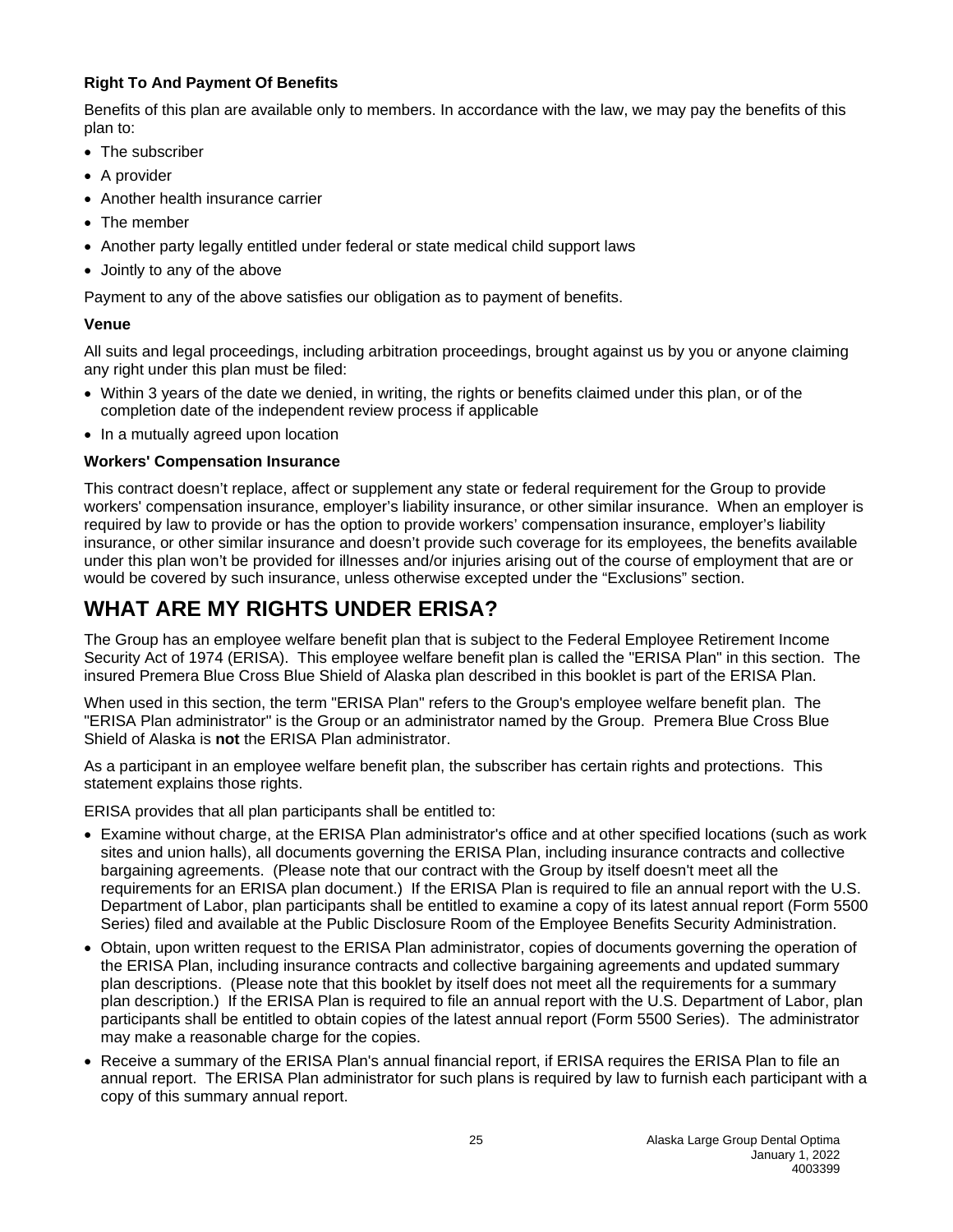<span id="page-29-0"></span>• Continue dental care coverage for yourself, spouse or dependents if there's a loss of coverage under the plan as a result of a qualifying event. You or your dependents may have to pay for such coverage. Review this summary plan description and the documents governing the plan on the rules governing your COBRA continuation coverage rights.

In addition to creating rights for plan participants, ERISA imposes duties upon the people who are responsible for the operation of the employee benefit plan. The people who operate your ERISA Plan, called "fiduciaries" of the plan, have a duty to do so prudently and in the interest of you and other plan participants and beneficiaries. Premera Blue Cross Blue Shield of Alaska is a fiduciary only with respect to claims processing and payment. No one, including your employer, your union or any other person, may fire you or otherwise discriminate against you in any way to prevent you from obtaining a welfare benefit or exercising your rights under ERISA.

If your claim for a welfare benefit is denied or ignored, in whole or in part, you have a right to know why this was done, to obtain copies of documents relating to the decision without charge, and to appeal any denial, all within certain time schedules.

Under ERISA, there are steps you can take to enforce the above rights. For instance, if you request a copy of plan documents or the latest annual report from the ERISA Plan and don't receive them within 30 days, you may file suit in a federal court. In such a case, the court may require the ERISA Plan administrator to provide the materials and pay you up to \$110 a day until you receive the materials, unless the materials weren't sent because of reasons beyond the control of the administrator. If you have a claim for benefits which is denied or ignored, in whole or in part, you may file suit in a state or federal court. In addition, if you disagree with the ERISA Plan's decision or lack thereof concerning the qualified status of a domestic relations order or a medical child support order, you may file suit in federal court.

If it should happen that ERISA Plan fiduciaries misuse the ERISA Plan's money, or if you're discriminated against for asserting your rights, you may seek assistance from the U.S. Department of Labor, or you may file suit in a federal court. The court will decide who should pay court costs and legal fees. If you're successful the court may order the person you sued to pay these costs and fees. If you lose, the court may order you to pay these costs and fees, for example, if it finds your claim is frivolous.

**Please Note:** Under ERISA, the ERISA Plan administrator is responsible for furnishing each participant and beneficiary with a copy of the summary plan description.

If you have any questions about your employee welfare benefit plan, you should contact the ERISA Plan administrator. If you have any questions about this statement or about your rights under ERISA, or if you need assistance in obtaining documents from the ERISA Plan administrator, you should contact either:

- The office of the Employee Benefits Security Administration, U.S. Department of Labor, 1111 Third Ave. Suite 860, MIDCOM Tower, Seattle, WA 98101-3212; or
- The Division of Technical Assistance and Inquiries, Employee Benefits Security Administration, U.S. Department of Labor, 200 Constitution Ave. N.W., Washington, D.C. 20210.

You may also obtain certain publications about your rights and responsibilities under ERISA by calling the publications hotline of the Employee Benefits Security Administration at 1-866-444-3272.

# **DEFINITIONS**

The terms listed throughout this section have specific meanings under this plan.

# **Accidental Injury**

Physical harm caused by a sudden and unforeseen event at a specific time and place. It's independent of illness, except for infection of a cut or wound. **Please Note:** An accidental injury doesn't include damage caused by biting or chewing, even if due to a foreign object in food.

# **Allowed amount**

The allowed amount shall mean one of the following:

# • **Dental Care Providers Who Have Agreements With Us**

The amount for dentally necessary services and supplies these providers have agreed to accept as payment is either the fee that we have negotiated as a "reasonable allowance" for dentally necessary covered services and supplies or the provider's billed charge, whichever is less. These providers agree to seek payment from us when they furnish covered services to you. You'll be responsible only for any applicable calendar year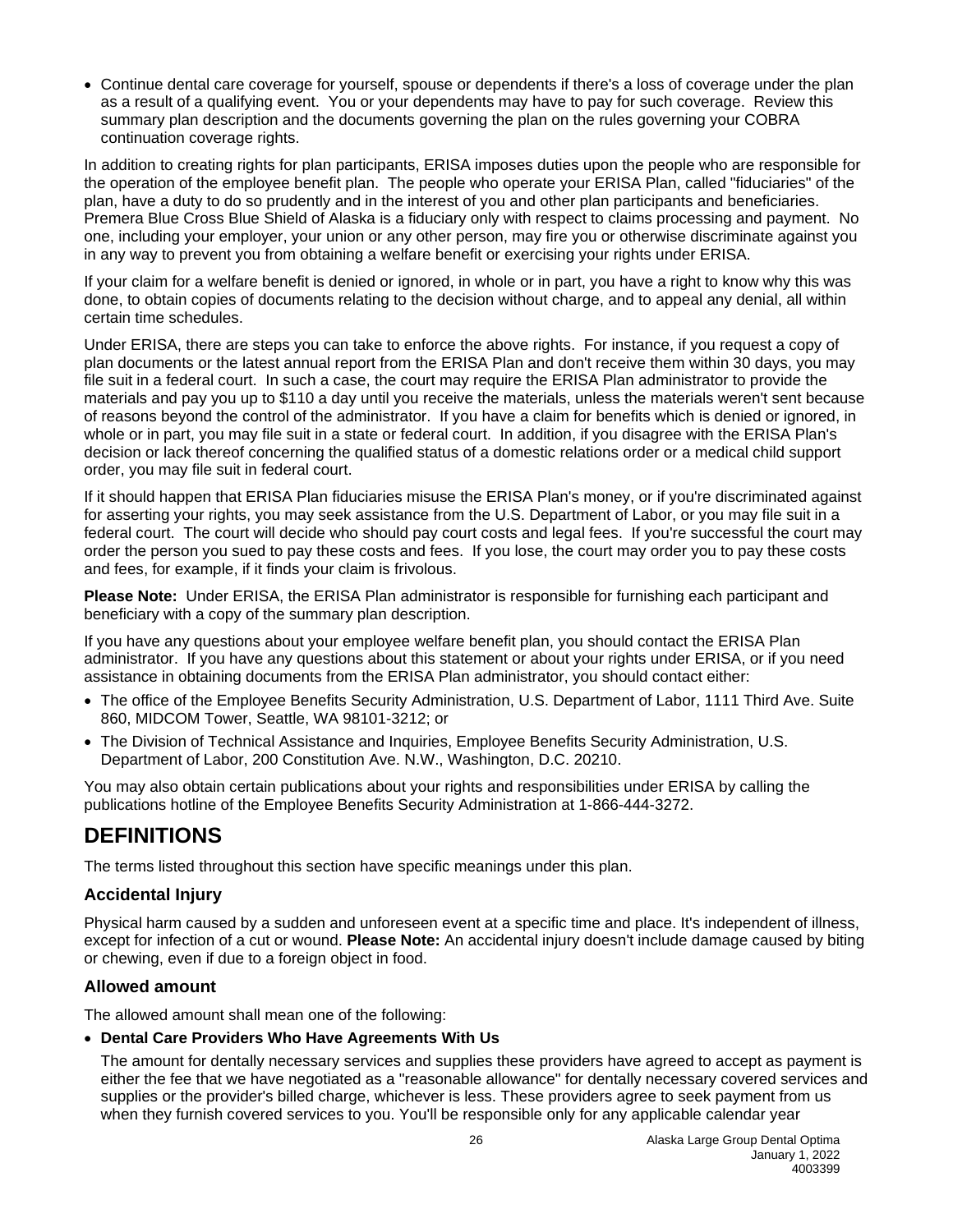deductibles, coinsurance, charges in excess of the stated benefit maximums, and charges for services and supplies not covered under this plan.

Your liability for any applicable calendar year deductibles, coinsurance and amounts applied toward benefit maximums will be calculated on the basis of the allowed amount. In no event will your liability exceed what would have been charged in the absence of insurance.

Every 6 months, we review the reasonable allowance for dental care services and supplies by examining the range of charges and fees for the same or similar services and supplies billed by providers within each geographical area. We use 12 months of claims experience data during this process.

The reasonable allowance won't be less than the 80th percentile of billed or accepted charges or contracted rates.

#### • **Dental Care Providers Who Don't Have Agreements With Us**

The allowed amount will be no less than the 80th percentile of fees for the geographical area.

When you receive services from dental care providers that don't have agreements with us, your liability is for any amount above the allowed amount, and for any applicable calendar year deductibles, coinsurance, amounts in excess of stated benefit maximums and charges for non-covered services and supplies.

Every 6 months, we review the reasonable allowance for dental care services and supplies by examining the range of charges and fees for the same or similar services and supplies billed by providers within each geographical area. We use 12 months of claims experience data during this process.

# **Calendar Year**

The period of 12 consecutive months that starts each January 1 at 12:01 a.m. and ends on the next December 31 at midnight.

# **Dental Emergency**

A condition requiring prompt or urgent attention due to trauma and/or pain caused by a sudden unexpected injury, acute infection or similar occurrence.

# **Dentally Necessary**

Those covered services and supplies that a dentist, exercising prudent clinical judgment, would provide to a patient for the purpose of preventing, evaluating, diagnosing or treating an illness, injury, disease or its symptoms, and that are:

- In accordance with generally accepted standards of dental practice
- Clinically appropriate, in terms of type, frequency, extent, site and duration, and considered effective for the patient's illness, injury or disease
- Not primarily for the convenience of the patient, dentist, or other dental care provider, and not more costly than an alternative service or sequence of services at least as likely to produce equivalent therapeutic or diagnostic results as to the diagnosis or treatment of that patient's illness, injury or disease

For those purposes, "generally accepted standards of dental practice" means standards that are based on authoritative dental or scientific literature.

Decisions regarding dental necessity are based on the criteria stated above. If you disagree with a decision that has been made, you have the right to additional review. See the "What If I Have A Question or An Appeal" section in this booklet for an explanation of the appeals process.

# **Dentist**

One who is licensed to provide services in the state where the services are rendered as a:

- Doctor of Medical Dentistry (D.M.D.); or
- Doctor of Dental Surgery (D.D.S).

# **Effective Date**

The date on which your coverage under this plan begins. If you re-enroll in this plan after a lapse in coverage, the date that the coverage begins again will be your effective date.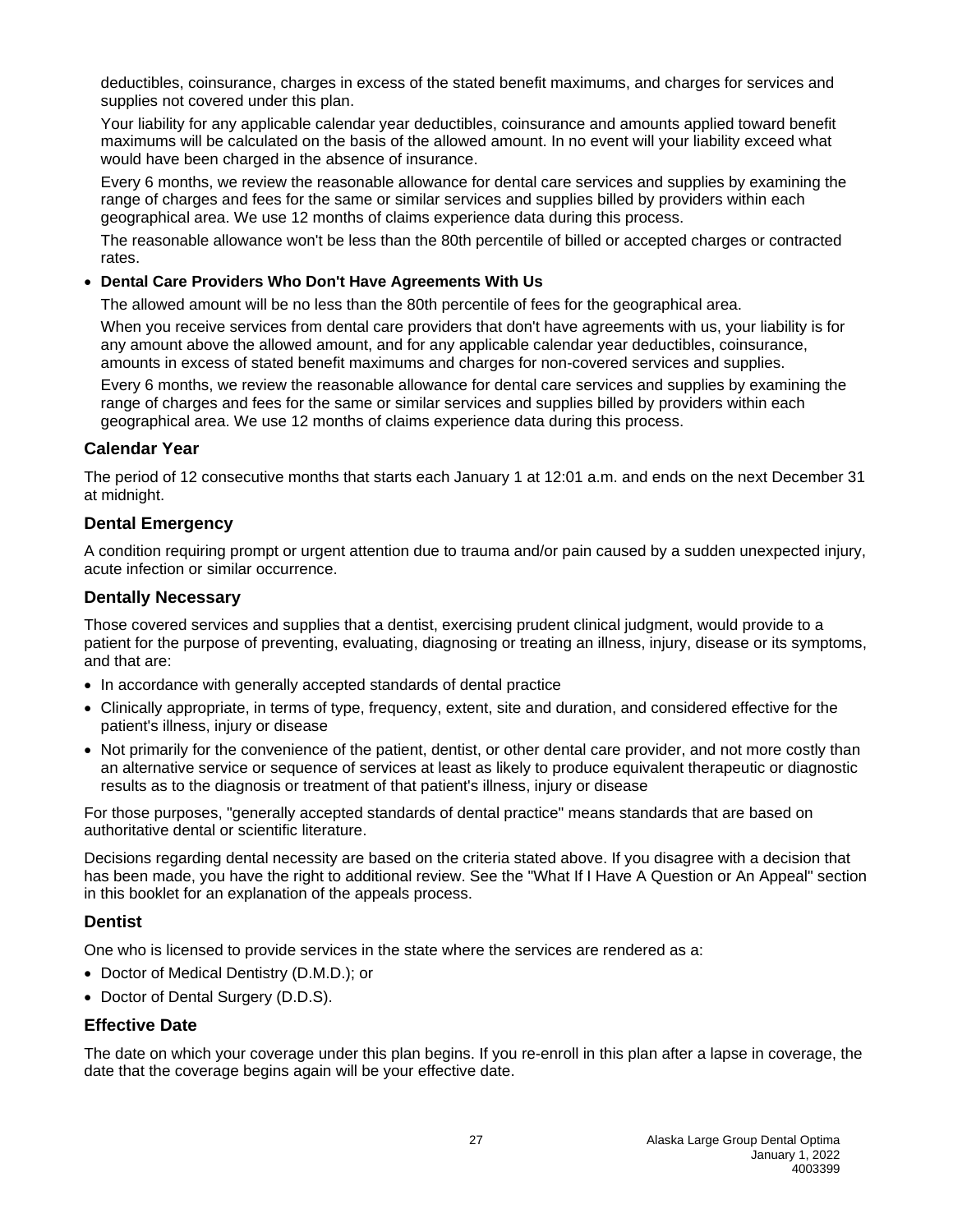# **Eligibility Waiting Period**

The length of time that must pass before a subscriber or dependent is eligible to be covered under the dental care plan. If a subscriber or dependent enrolls under the "Special Enrollment" provisions of this plan or enrolls on a date other than when first eligible to enroll, any period prior to such enrollment isn't considered an eligibility waiting period, unless all or part of the initial eligibility waiting period hadn't been met.

# **Enrollment Date**

For the subscriber and eligible dependents who enroll when the subscriber is first eligible, the enrollment date is the subscriber's date of hire. There is one exception to this rule. If the subscriber was hired into a class of employees to which the Group doesn't provide coverage under this plan, but was later transferred to a class of employees to which the group does provide coverage under this plan, the enrollment date is the date the subscriber enters the eligible class of employees. (For example, the enrollment date for a seasonal employee who was made permanent after six months would be the date the employee started work as a permanent employee.) For subscribers who don't enroll when first eligible and for dependents added after the subscriber's coverage starts, the enrollment date is the effective date of coverage.

# **Experimental/Investigational Services**

Experimental or investigational services include a treatment, procedure, equipment, drug, drug usage, medical device or supply that meets one or more of the following criteria:

- A drug or device that can't be lawfully marketed without the approval of the U.S Food and Drug Administration, and hasn't been granted such approval on the date the service is provided.
- The service is subject to oversight by an Institutional Review Board.
- No reliable evidence demonstrates that the service is effective, in clinical diagnosis, evaluation, management or treatment of the condition.
- The service is the subject of ongoing clinical trials to determine its maximum tolerated dose, toxicity, safety or efficacy.
- Evaluation of reliable evidence indicates that additional research is necessary before the service can be classified as equally or more effective than conventional therapies.

Reliable evidence includes but isn't limited to reports and articles published in authoritative peer reviewed medical and scientific literature, and assessments and coverage recommendations published by the Blue Cross Blue Shield Association Technical Evaluation Center (TEC).

Decisions regarding experimental or investigational services are based on the criteria stated above. If you disagree with a decision that has been made, you have the right to additional review. See the " What If I Have A Question or An Appeal" section in this booklet for an explanation of the appeals process.

# **Group**

A large employer, including a person, firm, corporation, partnership, or political subdivision, that's actively engaged in business and is a party to the Group Contract. The "Group" is responsible for collecting and paying all subscription charges, receiving notice of additions and changes to employee and dependent eligibility and providing such notice to us, and acting on behalf of its employees.

# **Large Employer**

An employer, including a person, firm, corporation, partnership, association, or political subdivision, that is actively engaged in business, that employed an average of at least 51 employees on the business days during the preceding calendar year and that employs at least 2 employees on the first day of a dental benefit year.

# **Member (also called "You" and "Your")**

A person covered under this plan as an employee, subscriber or dependent.

# **Orthodontia**

The branch of dentistry that specializes in the correction of tooth arrangement problems, including poor relationships between the upper and lower teeth (malocclusion).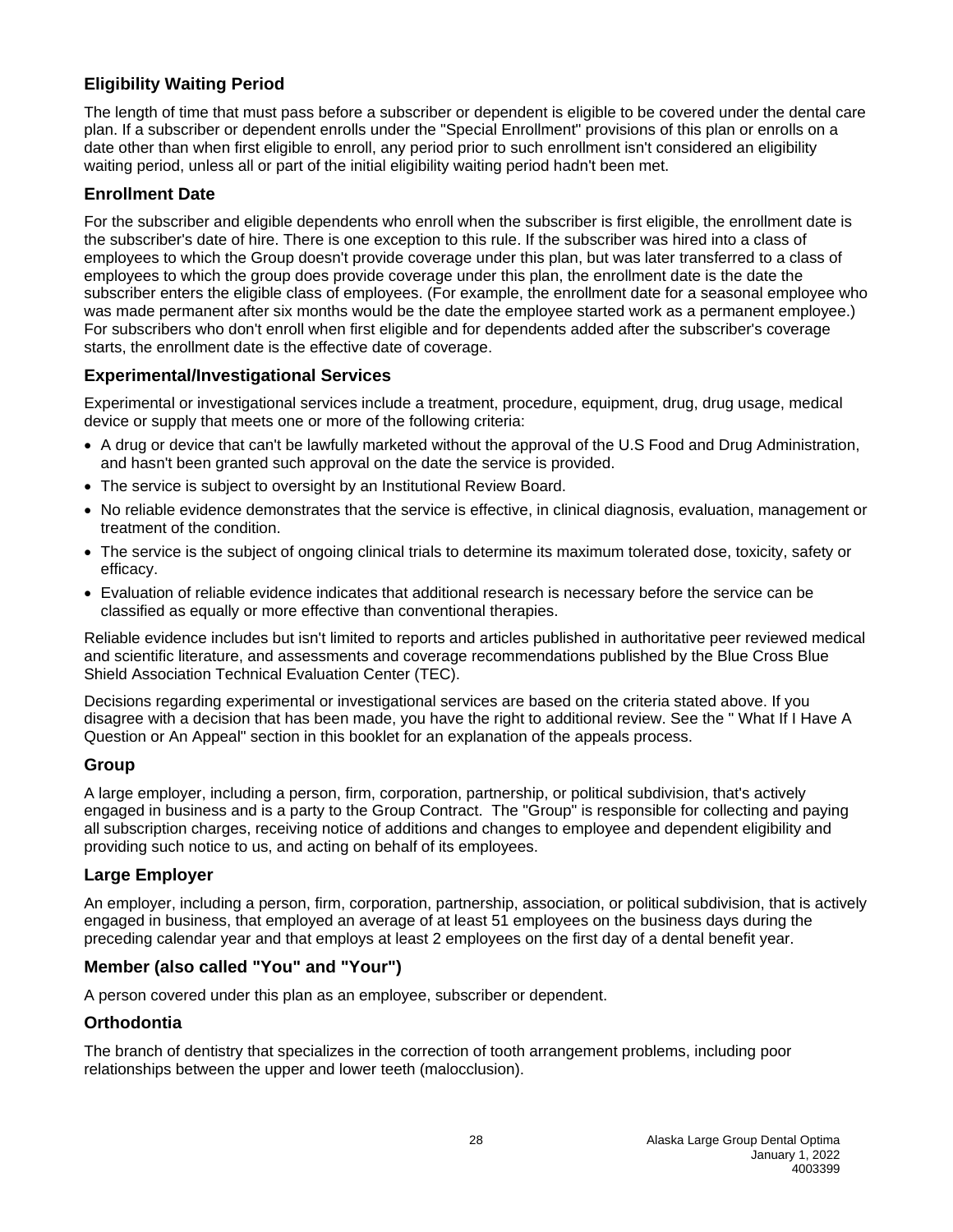# **Plan (also called "This Plan" or "The Plan")**

The benefits, terms and limitations set forth in the Contract between us and the Group, of which this booklet is a part.

# **Provider (also called "Covered Provider" or "Dental Care Provider")**

A dentist or other dental care professional named in this plan that is licensed or certified as required by the state in which the services were received to provide a dental service or supply, and who does so within the lawful scope of that license or certification.

# **Subscriber**

An enrolled employee of the Group. Coverage under this plan is established in the subscriber's name.

# **Subscription Charges**

The monthly rates we set as consideration for the benefits offered in this plan.

# **Temporomandibular Joint (TMJ) Disorders**

TMJ disorders include those disorders which have one or more of the following characteristics: pain in the musculature associated with the temporomandibular joint, internal derangements of the temporomandibular joint, arthritic problems with the temporomandibular joint, or an abnormal range of motion or limitation of motion of the temporomandibular joint.

# **We, Us and Our**

Means Premera Blue Cross Blue Shield of Alaska, in the state of Alaska.